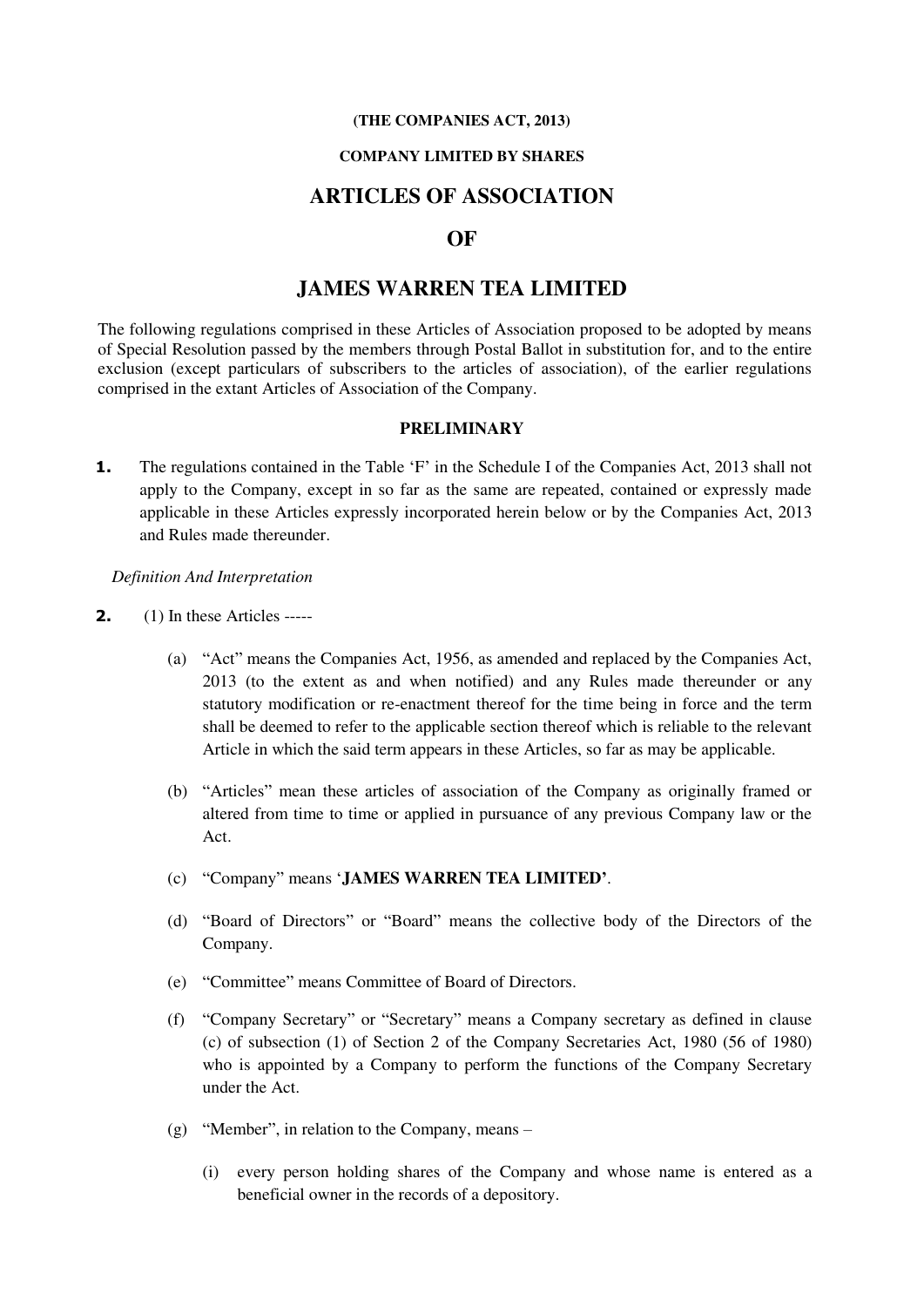- (ii) every other person who agrees in writing to become a member of the Company and whose name is entered in the Register;
- (h) "Office" means the registered office for the time being of the Company.
- (i) "Register" means the register of Members of the Company required to be kept pursuant to the Act.
- (j) "Registrar" means the Registrar of Companies, Assam.
- (k) "Rules" means the applicable rules for the time being in force as prescribed under relevant sections of the Act.
- (l) "Securities" means the securities as defined in Securities Contracts (Regulation) Act, 1956 or any amendment as may be made from time to time.
- (m) "Seal" means the Common Seal of the Company.
- (n) "SEBI" shall mean the Securities and Exchange Board of India, constituted under the Securities and Exchange Board of India Act, 1992;
- (2) In "Writing" and "Written" include printing, lithography and other modes of representing or reproducing words in a visible form.
- (3) Words importing persons shall include bodies corporate, corporations, companies and individuals.
- (4) Words importing the masculine gender shall include the feminine gender and vice-versa.
- (5) Words importing the singular number shall include the plural number and words importing the masculine gender shall, where the context admits, include the feminine and neuter gender.
- (6) Unless the context otherwise requires, words or expressions contained in these Articles shall bear the same meaning as provided in the Act or the Rules made under the Act, as the case may be.

# **SHARE CAPITAL AND VARIATION OF RIGHTS**

## *Division of Capital*

**3.** The Authorised Share Capital of the Company shall be such amount and be divided into such shares as may from time to time be provided under Clause V of the Memorandum of Association of the Company.

## *Power to Increase/Decrease Capital*

**4.** The Company shall have the power, subject to the provisions of the Act, to increase or reduce the capital for the time being of the Company and to divide the shares in the capital into several classes with rights, privileges or conditions as may be determined.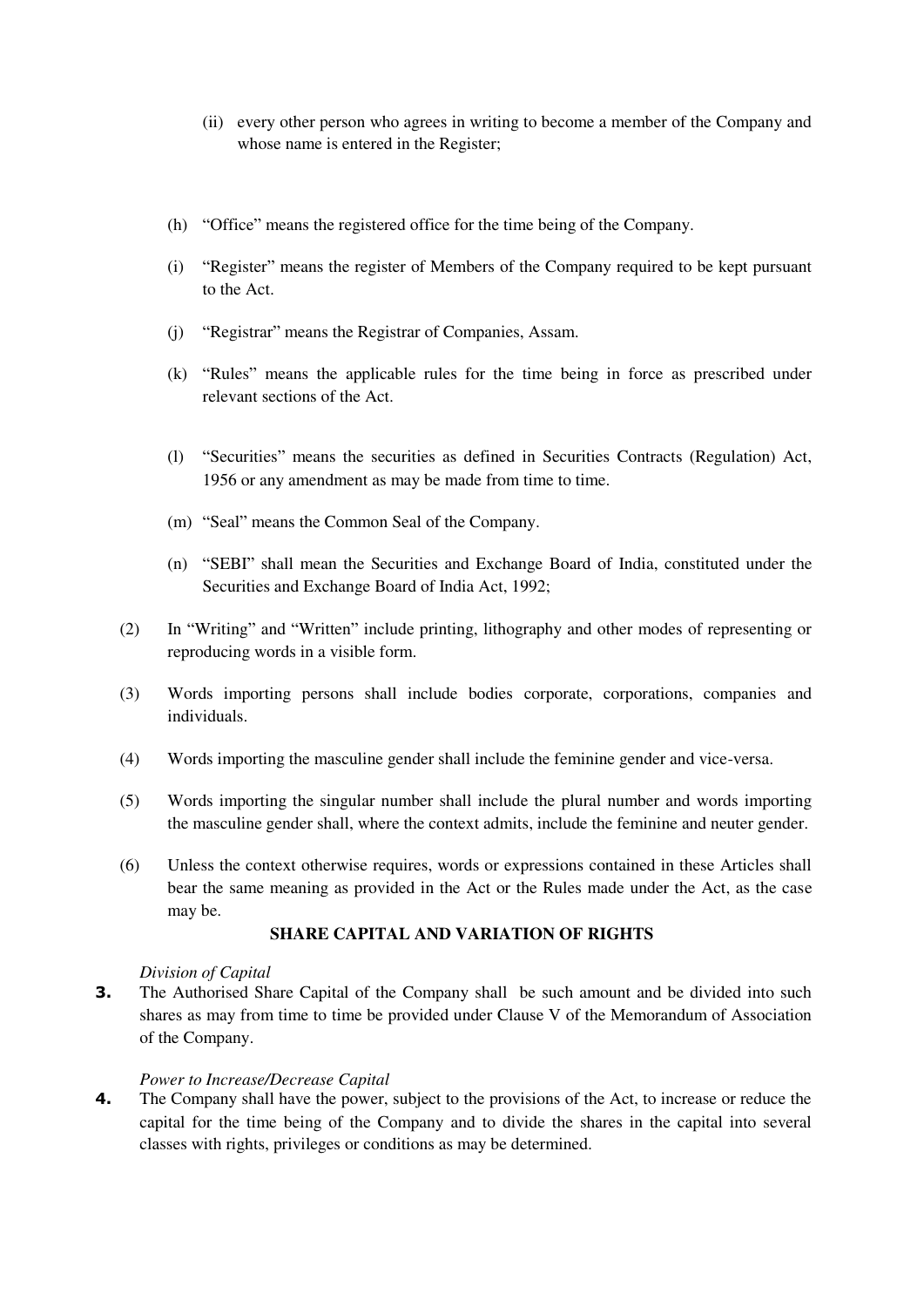## *Issue of Preference Share*

**5.** Subject to the provisions of these Articles and Section 55 of the Act, the Company shall have power to issue preference shares, which are, at the option of the Company liable to be redeemed / converted into equity shares on such terms and in such manner as the Company may determine.

## *Allotment of Shares*

**6.** Subject to the provisions of the Act and these Articles, the shares in the capital of the Company shall be under the control of the Board of Directors who may issue, allot or otherwise dispose of the same or any of them to such persons, in such proportion and on such terms and conditions and either at a premium or at par and at such time as they may from time to time think fit.

### *Return of Allotments*

**7.** As regards all allotments made from time to time the Company shall duly comply with Section 39 of the Act.

## *Restriction on allotments*

- **8.** If the Company shall offer any of its shares to the public for subscription :-
	- (i) No allotment thereof shall be made, unless the amount stated in the prospectus as the minimum subscription has been subscribed, the sum payable on application thereof has been paid to and received by the company by cheque or other instrument; but this provision shall no longer apply after the first allotment of shares offered to the public for subscription;
	- (ii) The amount payable on application on each share shall not be less than five percent of the nominal amount of the security or such other percentage or amount, as may be specified by the Securities Exchange Board by making regulations in this behalf;and
	- (iii) The Company shall comply with the provisions of sub-section (3) of Section 39 of the Act.

## *Issue of Securities other than Cash*

**9.** Subject to the provisions of the Act and these Articles on part payment for any property or assets of any kind whatsoever sold or transferred, goods or machinery supplied or for services rendered to the Company in the conduct of its business and any shares which may be so allotted may be issued as fully paid-up or partly paid-up otherwise than for cash, and if so issued, shall be deemed to be fully paid-up or partly paid-up shares, as the case may be.

#### *Further Issue of Securities*

- **10.** (a) The Board of the Company or the Company itself, as the case may be, may, in accordance with the Act and these Articles, issue further securities to:
	- (i) persons who, at the date of offer, are holders of the securities of the Company; such offer shall be deemed to include a right exercisable by the person concerned to renounce the securities offered to him or any of them in favour of any other person who may or may not be the Member of the Company; or
	- (ii)employees under any scheme of employees' stock option; or
	- (iii) any persons, whether or not those persons include the persons referred to in Article 8(a)(i) or Article 8(a)(ii) above on preferential or private placement basis as may deem fit.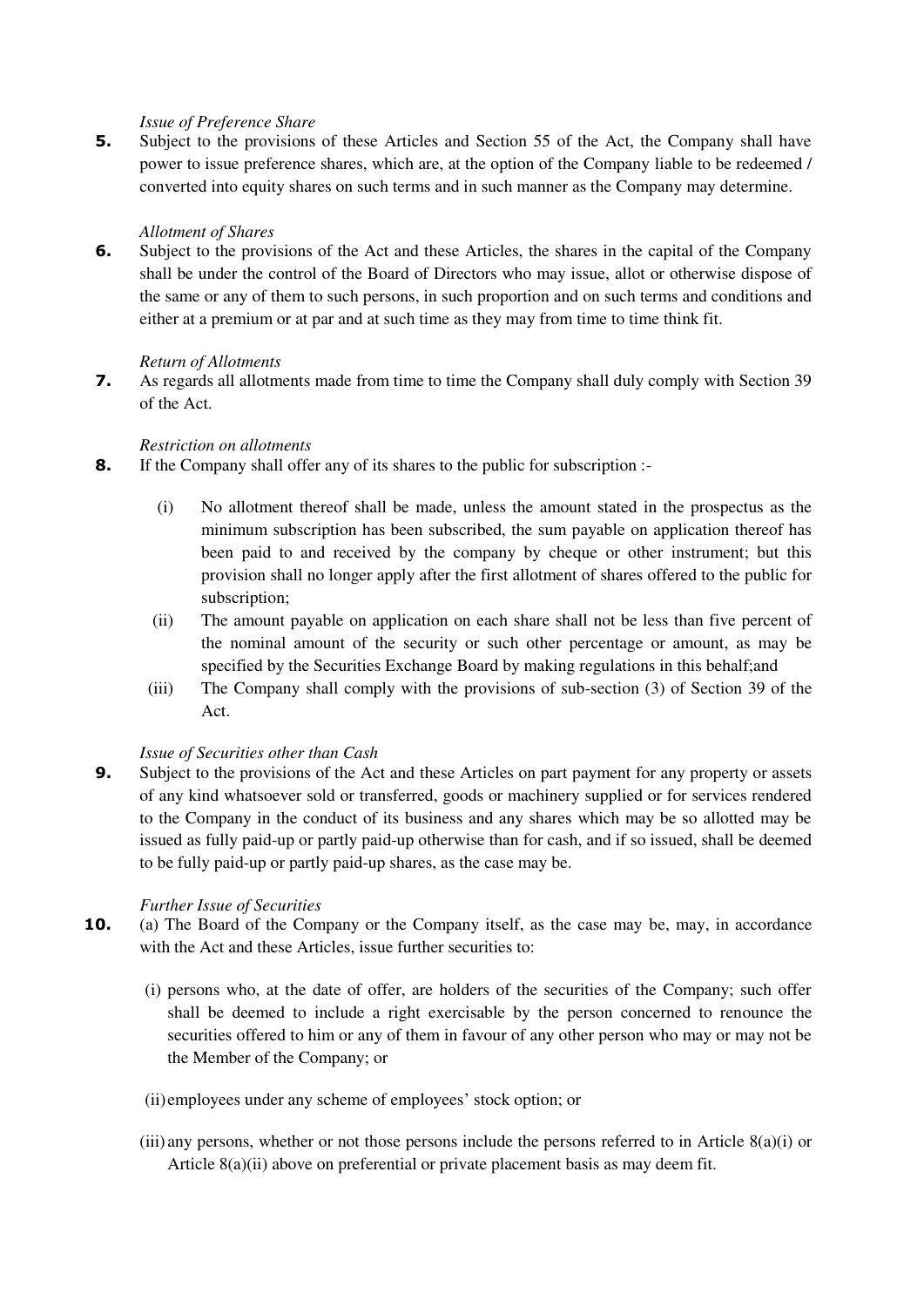(b) A further issue of securities may be made in any manner whatsoever as the Board may determine including by way of preferential offer or private placement, subject to and in accordance with the Act and these Articles.

## *Shares at a discount*

**11.** The Company shall not issue shares at a discount except as provided in Section 54 of the Act.

## *Issue of Bonus Shares*

**12.** The Company in a general meeting may decide to issue fully paid up bonus securities to the member, if so recommended by the Board in accordance with the Act and these Articles.

## *Installments on shares to be duly paid*

**13.** If, by the conditions of allotment of any share, the whole or part of the amount or issue price thereof shall be payable by installments, every such installment shall, when due, be paid to the company by the person who, for the time being shall be the registered holder of the share or by his executor or administrator.

## *Liability of joint holder of shares*

**14.** The joint holders of a share shall be severally as well as jointly liable for the payments of all installments and call due in respect of such share.

## *Trust not recognized*

**15.** Save as herein otherwise provided, the Company shall be entitled to treat the registered holder and beneficiary of any share as the absolute owner thereof and accordingly shall not, except as ordered by a court of competent jurisdiction, or as by statute required, be bound to recognised any equitable or other claim to or interest in such share on the part of any other person.

## *Who may be registered?*

**16.** Shares may be registered in the name of any person, Company or other body corporate. Not more than three persons shall be registered as joint holders of any share.

# **CERTIFICATES**

## *Certificates*

- **17.** Subject to the provisions of the Companies (Share Capital and Debentures) Rules, 2014, or any statutory modifications or re enactment thereof, share certificates shall be issued as follows:
	- (i) Where the Company issues any share capital, no certificate of any share or shares held in the Company shall be issued, except as per the provision of rule  $5(1)$  of the aforesaid rule.
	- (ii) Every certificate of share or shares shall be in such form and specification as prescribed under the aforesaid rule.
	- (iii) The Certificate of titles to shares and duplicates thereof when necessary shall be issued under the Seal of the Company which shall be affixed in the presence of, and signed by (i) two Directors or a Director and a person acting on behalf of another director under a duly registered power of attorney or two person acting as attorneys for two directors aforesaid, and (ii) the Secretary or such other person as the Board may appoint for the purpose; provided that, if the composition of the Board permits of it, at least one of the aforesaid two Directors shall be a person other than a Managing or Wholetime Director.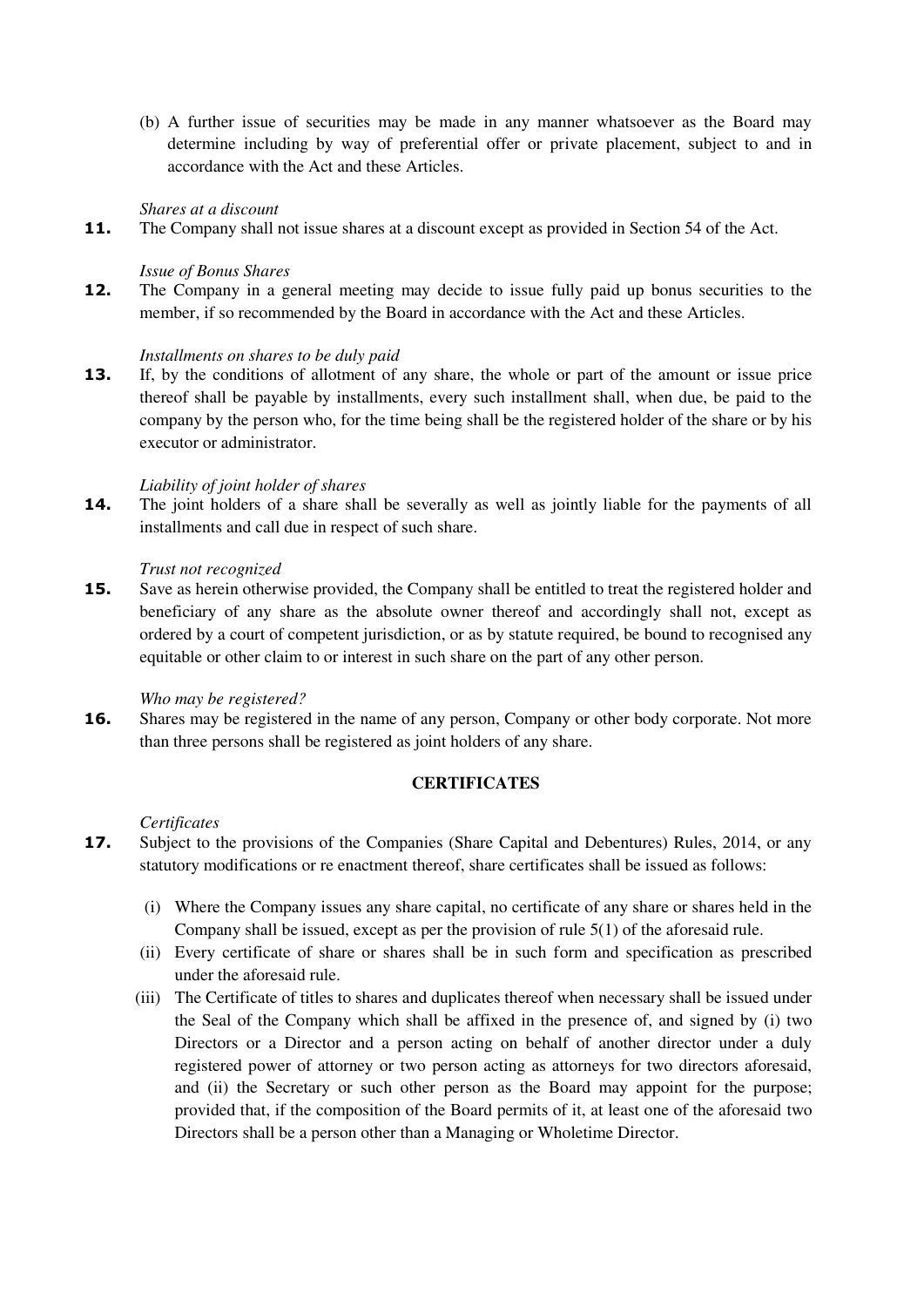#### *Members' right to certificate*

- **18.** (i) Every person whose name is entered as a Member in the Register shall be entitled to receive within two months after allotment or within one month after the application for the registration of transfer or transmission or within such other period as the conditions of issue shall be provided-
	- (a) one certificate for all his shares without payment of any charges, or
	- (b) several certificates, each for one or more of his shares, upon payment of twenty rupees for each certificate after the first.
	- (ii) Every certificate shall be under the Seal and shall specify the shares to which it relates and the amount paid-up thereon.
	- (iii)In respect of any share or shares held jointly by several persons, the Company shall not be bound to issue more than one certificate, and delivery of a certificate for a share to one of several joint holders shall be sufficient delivery to all such holders.

### *To issue new certificates*

**19.** (i) If any share certificate be worn out, defaced, mutilated or torn or if there be no further space on the back for endorsement of transfer, then upon production and surrender thereof to the Company, a new certificate may be issued in lieu thereof, and if any certificate is lost or destroyed then upon proof thereof to the satisfaction of the Company and on execution of such indemnity as the Company deem adequate, a new certificate in lieu thereof shall be issued to the party entitled to the shares to which such lost or destroyed certificate shall relate. Where a certificate has been issued in place of a certificate which has been defaced, etc, lost or destroyed, it shall state on the face of it and against the stub or counterfoil that it is one so defaced, etc., lost or destroyed, as the case may be, and, in the case of certificate issued in place of one of which has been lost or destroyed, the word "duplicate" shall be stamped or printed prominently on the face of the share certificate. Every certificate under this Act and /or Article shall be issued on payment of twenty rupees for each certificate.

(ii) The provisions of aforesaid Articles shall mutatis mutandis apply to debentures of the Company to the extent applicable.

## *Fees on subdivision, consolidation of share, issue of new certificates etc.*

**20.** The Company shall issue, when so required, receipts for all securities deposited with it whether for registration, sub-division, exchange or for other purposes and shall not charge any fees for registration of transfers, for sub-division and consolidation of certificates and for sub-division of letters of allotment, renounceable letters of right, and split, consolidation, renewal and transfer receipts into denominations of the market unit of trading.

## *Particulars of new certificate to be enter in Register*

**21.** Where a new share certificate has been issued in pursuance to Article 19 above, particulars of every such certificate shall also be entered in a Register of Renewed and Duplicate Certificates indication against the name of the person to whom the new certificate is issued, the number and the date of issue of the certificate in lieu of which the new certificate is issued and the necessary changes indicated in the Register by suitable cross-reference in the "Remarks" column. All entries made in the Register or in the Register of Renewed and Duplicate Certificates shall be authenticated by the Secretary or such other person as may be appointed by the Board for purpose of sealing and signing the share certificate under paragraph (1) hereof.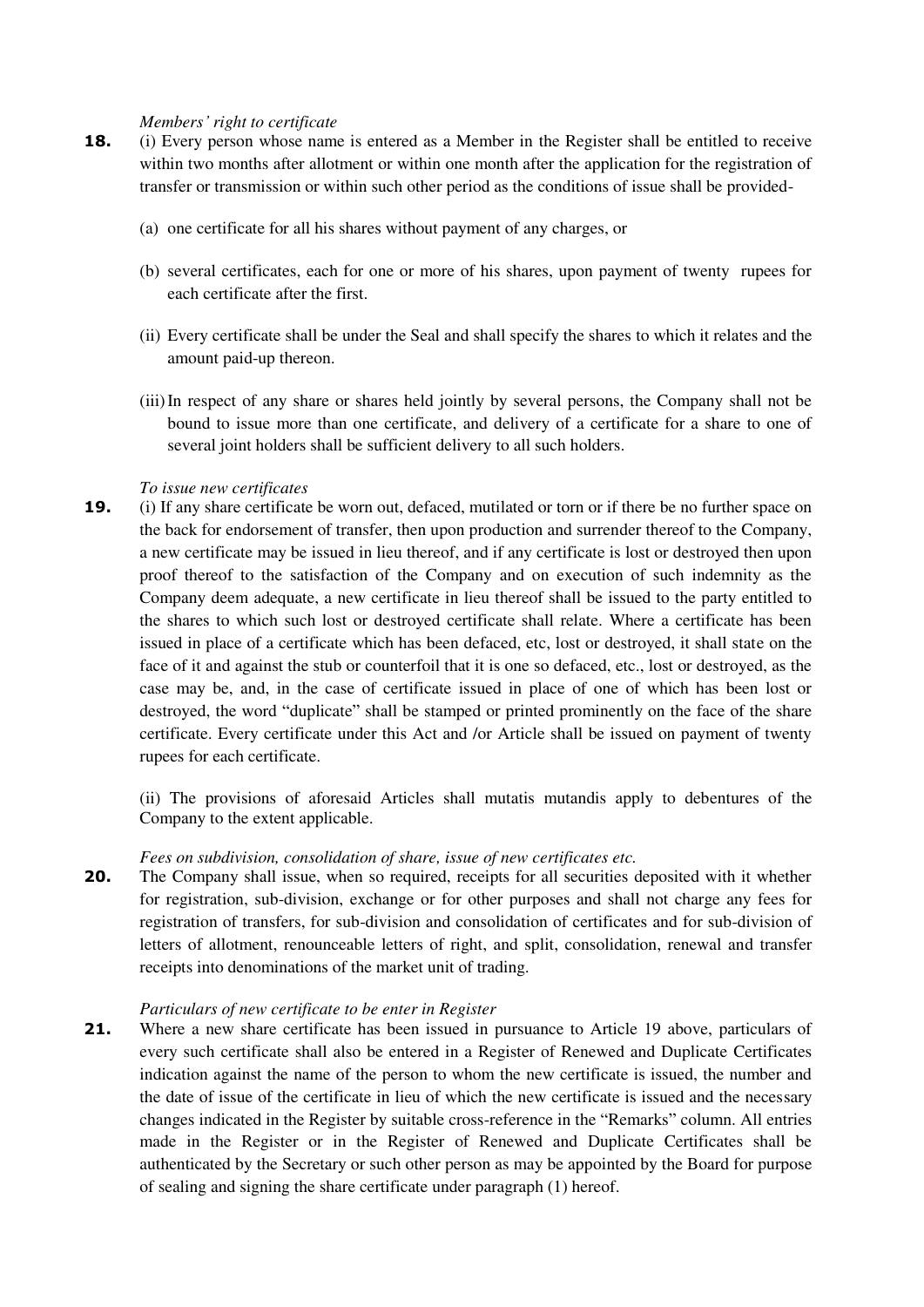### *Dematerialisation of securities*

**22.** (i) Shares may be issued and held either in physical mode or in dematerialized state with a depository. Notwithstanding anything contained herein, the Company shall be entitled to dematerialize or rematerialize its shares, debentures and other securities pursuant to the Depositories Act, 1996 and the rules framed thereunder, if any.

(ii) Subject to applicable provisions of the Act, the Company may exercise an option to issue, dematerialize, hold the securities (including shares) with a depository in electronic form and the certificates in respect thereof shall be dematerialized, in which event the rights and obligations of the creation and matters connected therewith or incidental thereto shall be governed by the provisions of the Depositories Act, 1996 as amended from time to time or any statutory modification thereto or re-enactment thereof.

(iii) The Company shall intimate such depository the details of allotment of share to enable the depository to enter in its records the name of such person as the beneficial owner of that share.

(iv) The Company may issue the shares in electronic and fungible form and in such case the provisions of Depositories Act, 1996 or any amendments thereto shall apply.

#### *Commission*

- **23.** (i)The Company may exercise the powers of paying commissions conferred by sub-section (6) of Section 40 of the Act, provided that the rate percent or the amount of the commission paid or agreed to be paid shall be disclosed in the manner required by that section and the Rules made there under.
	- (ii) The rate or amount of the commission shall not exceed the rate or amount prescribed in the Rules made under sub-section (6) of Section 40 of the Act.
	- (iii) The commission may be satisfied by the payment of cash or the allotment of fully or partly paid shares or partly in the one way and partly in the other.

## *Rights on division of share capital and other rights*

**24.** (i) If at any time the share capital is divided into different classes of shares, the rights attached to any class (unless otherwise provided by the terms of issue of the shares of that class) may, subject to the provision of Section 48 of the Act, and whether or not the Company is being wound up, be varied with the consent in writing of the holders of three-fourths of the issued shares of that class, or with the sanction of a special resolution passed at a separate meeting of the holders of the shares of that class.

(ii) To every such separate meeting the provisions of these regulations relating to general meetings shall mutatis mutandis apply, but so that the necessary quorum shall be at least two persons holding at least one-third of the issued shares of the class in question.

(iii) The rights conferred upon the holders of the shares of any class issued with preferred or other rights shall not, unless otherwise expressly provided by the terms of issue of the shares of that class, be deemed to be varied by the creation or issue of further shares ranking pari passu therewith.

#### *Right to call of shares*

**25.** That option or right to call of shares shall not be given to any person except with the sanction of the Issuer in general meetings.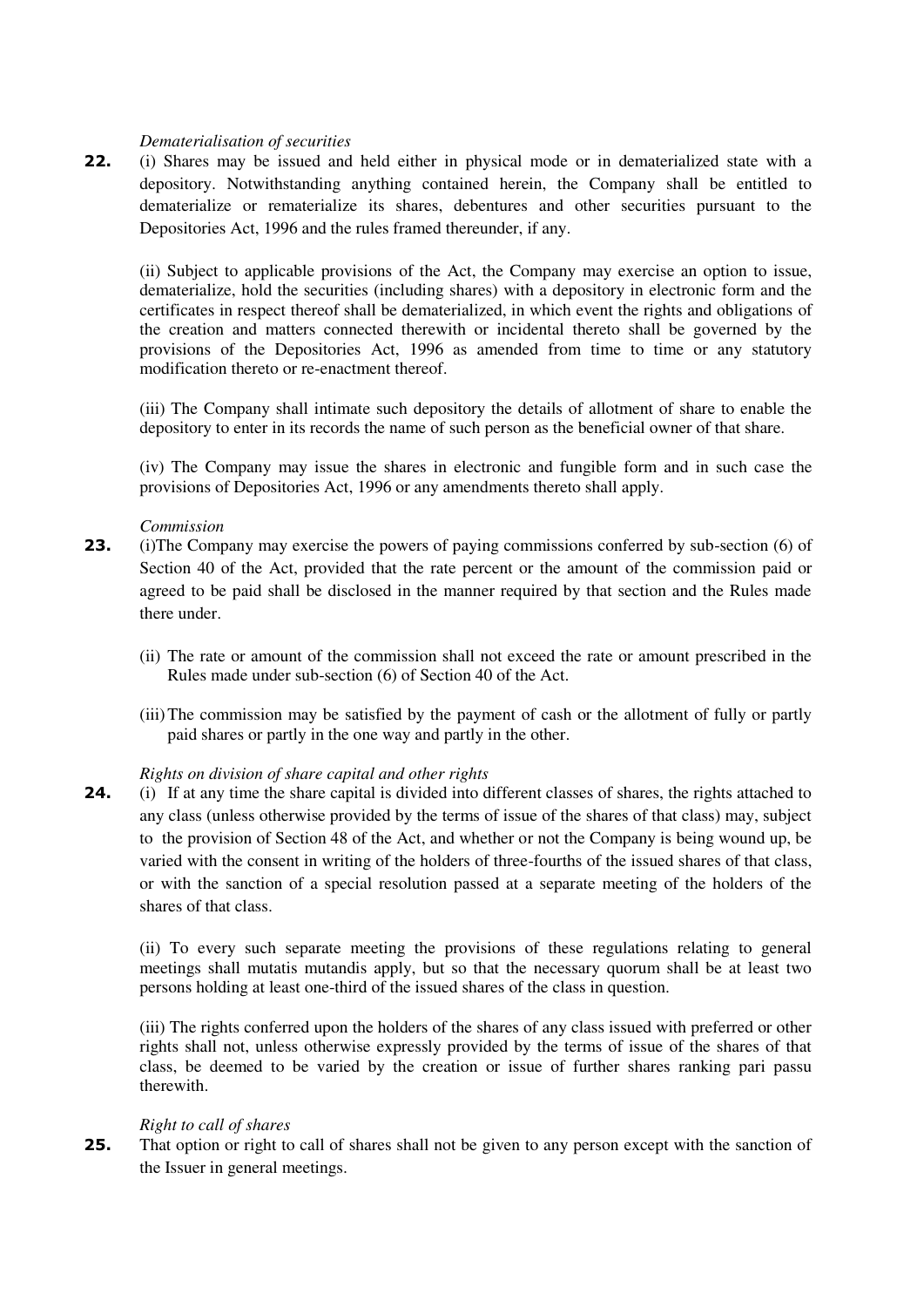## **UNDERWRITING AND BROKERAGE**

#### *Underwriting Commission*

**26.** (i) Subject to the applicable provisions of the Act, the Company may at any time pay a commission to any person in consideration of his subscribing or agreeing to subscribe or procuring or agreeing to procure subscription, (whether absolutely or conditionally), for any shares or Debentures in the Company in accordance with the provisions of the Companies (Prospectus and Allotment of Securities) Rules, 2014.

(ii) The Company may also, on any issue of shares or Debentures, pay such brokerage as may be lawful.

## **LIEN**

*Company's lien on shares* 

- **27.** (i)The Company shall have a first and paramount lien
	- (a) on every share (not being a fully paid share), for all monies (whether presently payable or not) called, or payable at a fixed time, in respect of that share; and
	- (b) on all shares (not being fully paid shares) standing registered in the name of a single person, for all monies presently payable by him or his estate to the Company.

Provided that the Board of Directors may at any time exempt wholly or partially from the applicability of the provisions of this sub-clause.

(ii) The Company's lien, if any, on a share shall extend to all dividends payable and bonuses declared from time to time in respect of such partly paid-up shares.

*As to enforcing lien by sale* 

**28.** The Company may sell, in such manner as the Board thinks fit, any shares on which the Company has a lien:

Provided that no sale shall be made-

- (i) unless a sum in respect of which the lien exists is presently payable; or
- (ii) until the expiration of fourteen days after a notice in writing stating and demanding payment of such part of the amount in respect of which the lien exists as is presently payable, has been given to the registered holder for the time being of the share or the person entitled thereto by reason of his death or insolvency.

#### *Validity of sales in exercise of lien and after forfeiture*

- **29.** (i) Upon any sale after forfeiture of for enforcing a lien in purported exercise of the powers hereinbefore given, the Board may authorise some person to transfer the shares sold to the purchaser thereof.
	- (ii) The purchaser shall be registered as the holder of the shares comprised in any such transfer.
	- (iii) The purchaser shall not be bound to see to the application of the purchase money nor shall his title to the shares be affected by any irregularity or invalidity in the proceedings in reference to the sale, not to the application of the purchase money, after his name has been entered in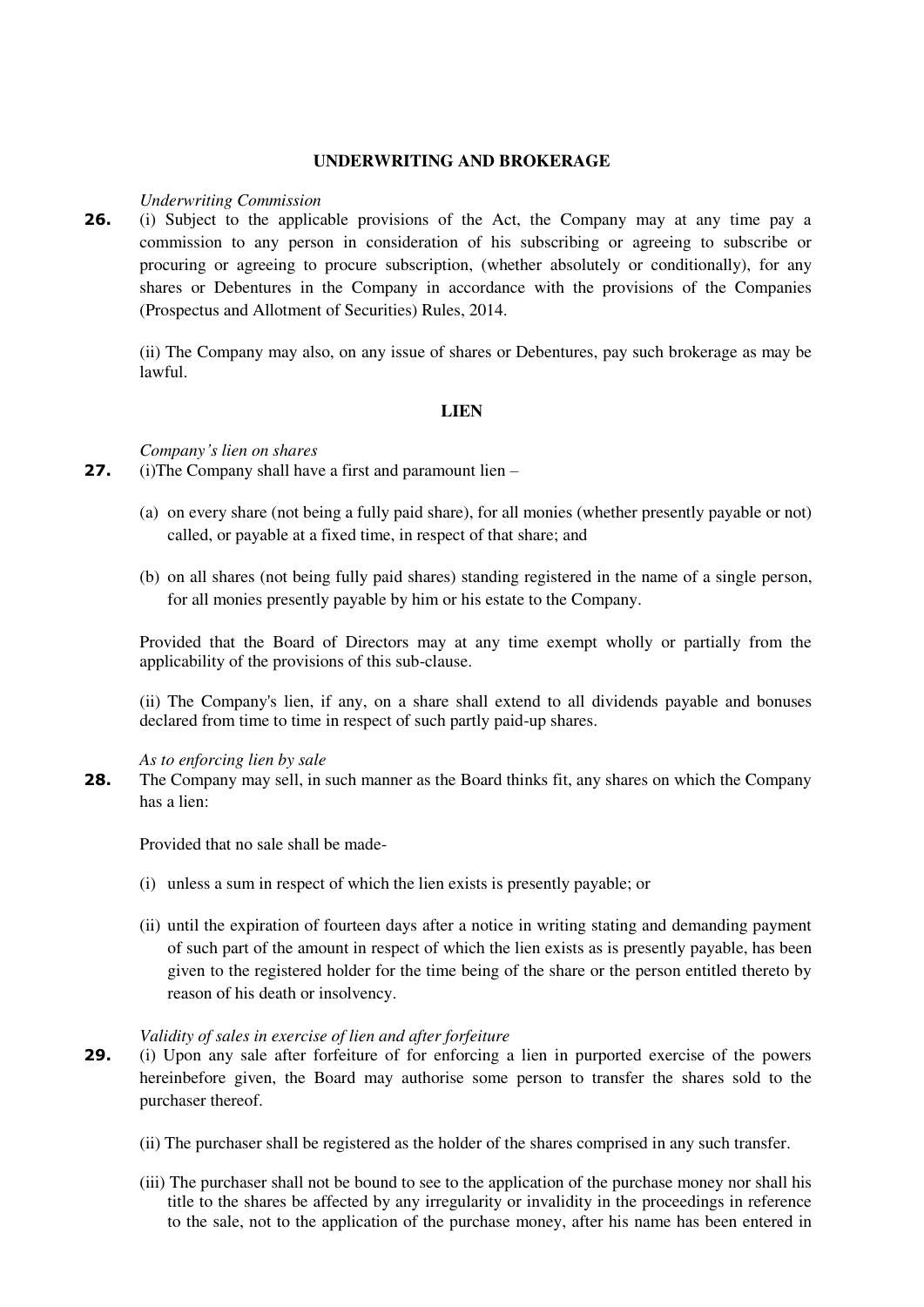the Register in respect of such share the validity of the sale shall not be impeached by any person, and the remedy of any person aggrieved by the sale shall not be in damages only and against the Company exclusively

## *Application of proceeds of sale*

- **30.** (i) The proceeds of the sale shall be received by the Company and applied in payment of such part of the amount in respect of which the lien exists as is presently payable.
	- (ii) The residue, if any, shall, subject to a like lien for sums not presently payable as existed upon the shares before the sale, be paid to the person entitled to the shares at the date of the sale.

## *Board may issue new certificate*

**31.** Where any share under the powers in that behalf herein contained is sold by the Board and the certificate in respect thereof has not been delivered upto the Company by the former holder of such share, the Board may issue a new certificate for such share distinguishing it in such manner as it may think fit from the certificate not so delivered up.

## **CALLS ON SHARES**

*Calls* 

**32.** (i) The Board may, from time to time, subject to the terms on which any shares may have been issued, and subject to the provisions of Section 49 of the Act, make calls upon the Members in respect of any monies unpaid on their shares (whether on account of the nominal value of the shares or by way of premium) and not by the conditions of allotment thereof made payable at fixed times as per law.

Provided that no call shall exceed one-fourth of the nominal value of the share or be payable at less than one month from the date fixed for the payment of the last preceding call.

- (ii) Each Member shall, subject to receiving at least fourteen days' notice specifying the time or times, place of payment and mode of payment, pay to the Company, at the time or times, place and mode so specified, the amount called on his shares.
- (iii) A call may be revoked or postponed at the discretion of the Board.

## *Time of call*

**33.** A call shall be deemed to have been made at the time when the resolution of the Board authorising the call was passed and may be required to be paid in installments.

## *Liability of Joint holders*

**34.** The joint holders of a share shall be jointly and severally liable to pay all calls in respect thereof.

## *When interest on call or installment payable*

**35.** (i) If a sum called in respect of a share is not paid before or on the day appointed for payment thereof, the person from whom the sum is due shall pay interest thereon from the day appointed for payment thereof to the time of actual payment at the rate permissible under the law or at such lower rate, if any, as the Board may determine.

(ii) The Board shall be at liberty to waive payment of any such interest wholly or in part.

*Amount payable at fixed time or payable by installments as calls*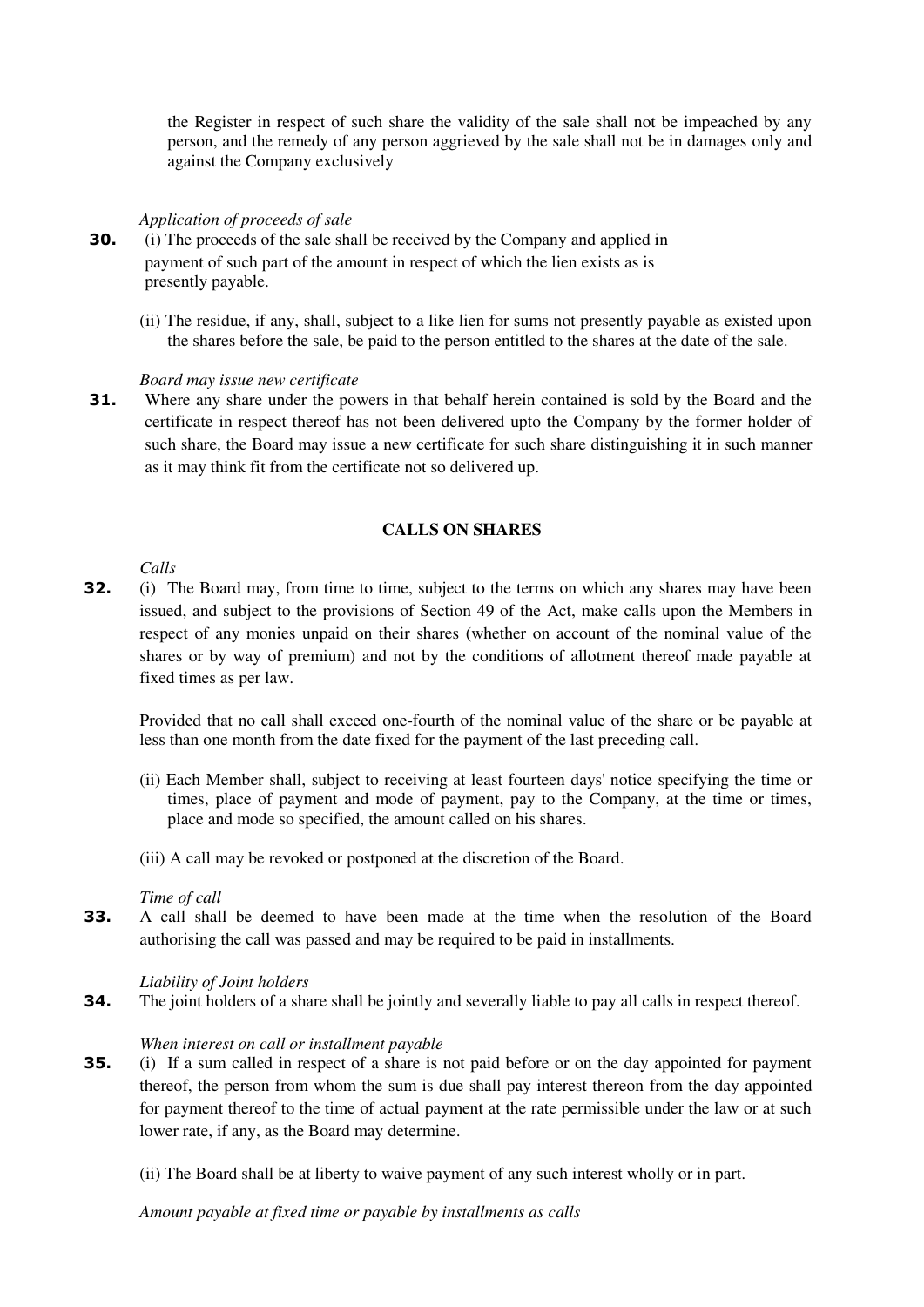**36.** (i) Any sum which by the terms of issue of a share becomes payable on allotment or at any fixed date, whether on account of the nominal value of the share or by way of premium, shall, for the purposes of these regulations, be deemed to be a call duly made and payable on the date on which by the terms of issue such becomes payable.

(ii) In case of non-payment of such sum, all the relevant provisions of these regulations as to payment of interest and expenses, forfeiture or otherwise shall apply as if such sum had become payable by virtue of a call duly made and notified.

*Payment of calls in advance*  **37.** The Board –

- (i) may, if it thinks fit, receive from any Member willing to advance the same, all or any part of the monies uncalled and unpaid upon any shares held by him; and
- (ii) upon all or any of the monies so advanced, may (until the same would, but for such advance, become presently payable) pay interest at such rate not exceeding, unless the Company in general meeting shall otherwise direct, twelve per cent per annum, as may be agreed upon between the Board and the Member paying the sum in advance.

## **TRANSFER OF SHARES**

### *Transfer of shares and securities*

**38.** The Shares and Securities of the Company are freely transferable. Any transfer of shares or other securities of the Company shall be completed in accordance with the provisions of the Act and these Articles.

## *Form and particulars of transfer*

**39.** The instrument of transfer of any share and other securities in the Company shall be in such form as may be prescribed under the Act. The aforesaid securities transfer form shall be executed by or on behalf of both the Transferor and Transferee. The Transferor shall be deemed to remain the holder of such shares until the name of the Transferee is entered in the Register of Members in respect thereof. In the case of transfer or transmission of shares or other marketable securities where the Company has not issued any certificates and where such shares or securities are being held in any electronic and fungible form in a Depository, the provisions of the Depository Act shall apply.

## *Execution of transfer of shares and securities*

- **40.** (i) The instrument of transfer of any share in the Company shall be executed by or on behalf of both the transferor and transferee.
	- (ii) The transferor shall be deemed to remain a holder of the share until the name of the transferee is entered in the Register in respect thereof.

## *Cases when Board refuse to register transfer*

- **41.** The Board may, subject to the right of appeal conferred by Section 58 of the Act decline to register -
	- (i) the transfer of a share, not being a fully paid share, to a person of whom they do not approve; or
	- (ii) any transfer of shares on which the Company has a lien.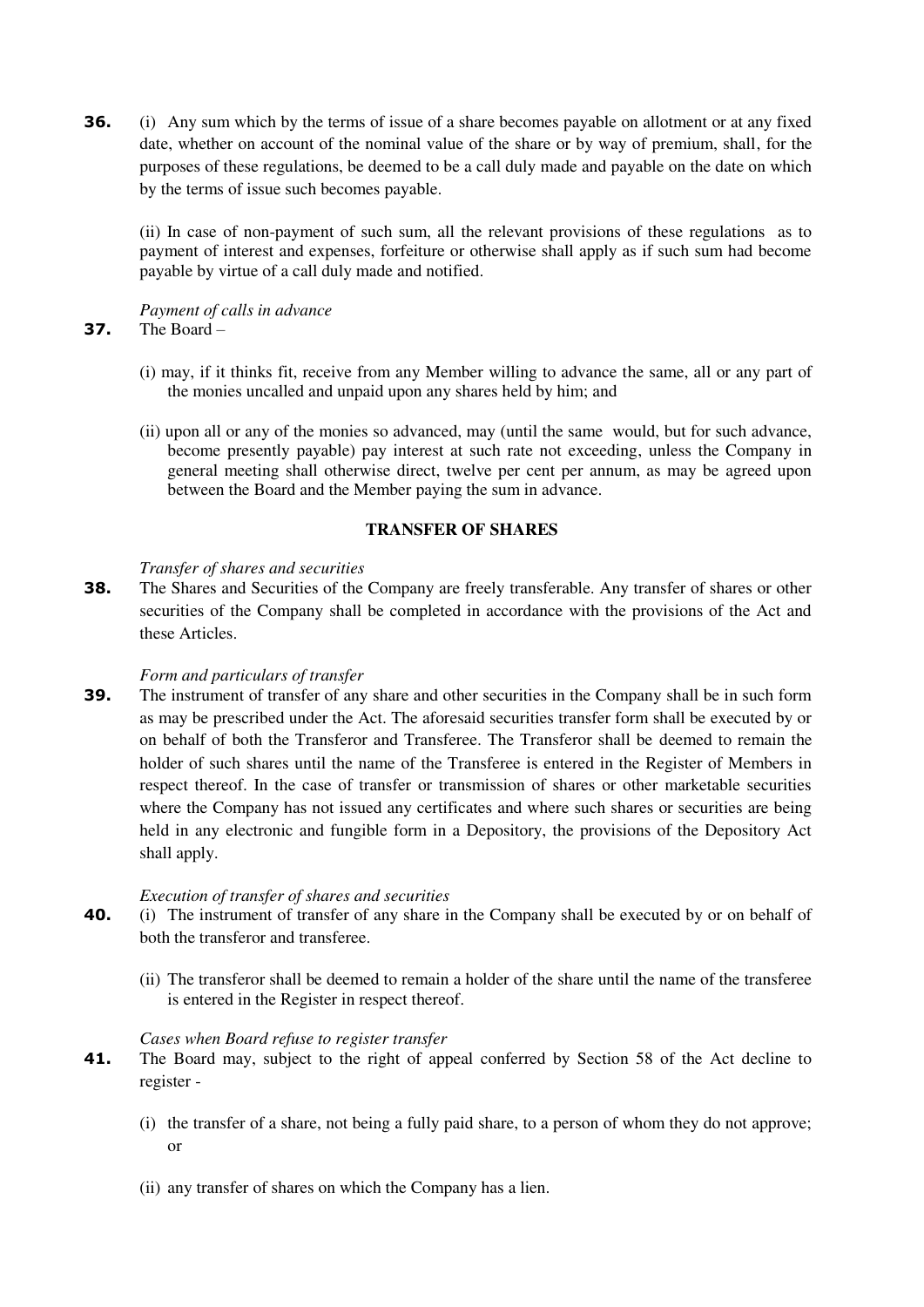#### *Power of Board to decline the recognition of any insrument*

- **42.** The Board may decline to recognise any instrument of transfer unless-
	- (i) the instrument of transfer is in the form as prescribed in the Rules made under sub-section (1) of Section 56 of the Act;
	- (ii) the instrument of transfer is accompanied by the certificate of the shares to which it relates, and such other evidence as the Board may reasonably require to show the right of the transferor to make the transfer; and
	- (iii) the instrument of transfer is in respect of only one class of shares.

## *Suspension of registration of transfer*

**43.** On giving not less than seven days' previous notice in accordance with Section 91 of the Act and the Rules made thereunder, the registration of transfers may be suspended at such times and for such periods as the Board may from time to time determine.

Provided that such registration shall not be suspended for more than thirty days at any one time or for more than forty-five days in the aggregate in any year.

## *Register of transfer*

**44.** The Company on its own or through its Registrar & Transfer Agent shall maintain a "Register of Transfers" and shall record therein fairly and distinctly particulars of every Transfer or transmission of any Share, Debenture or other security held in a material form.

## *Restriction on refusal of registration of transfer*

**45.** The registration of transfer shall not be refused on the ground of the transferor being either alone or jointly with any other person or persons indebted to the Issuer on any account whatsoever except where the Company has a Lien on shares. Further, any contract or arrangement between 2 (two) or more persons in respect of the Transfer shall be enforceable as a contract.

## *No transfer to minor etc*.

**46.** No transfer shall be made to a minor or person of unsound mind except as required by law.

## *Transfer of debentures*

**47.** The provisions of these Articles relating to transfer of shares shall mutatis mutandis apply to any other securities including debentures of the Company.

# **DEMATERIALISATION OF SHARES & SECURITIES**

## *Dematerialisation and Rematerialsation*

- **48.** The Company may enter into agreement with any depository established under the Depositories Act, 1996, pursuant to which the members may dematerialise their shares and open accounts with Depository Participants appointed under Depositories Act and registered with the Securities and Exchange Board of India and the following provisions shall govern such dematerailised Shares notwithstanding anything contained elsewhere in these Articles :-
	- (i) No certificate shall be issued for dematerialized shares and certificates earlier issued will be cancelled wherever a member has opted to hold the same through depository.
	- (ii) There will be no distinctive numbers for the dematerialsed shares.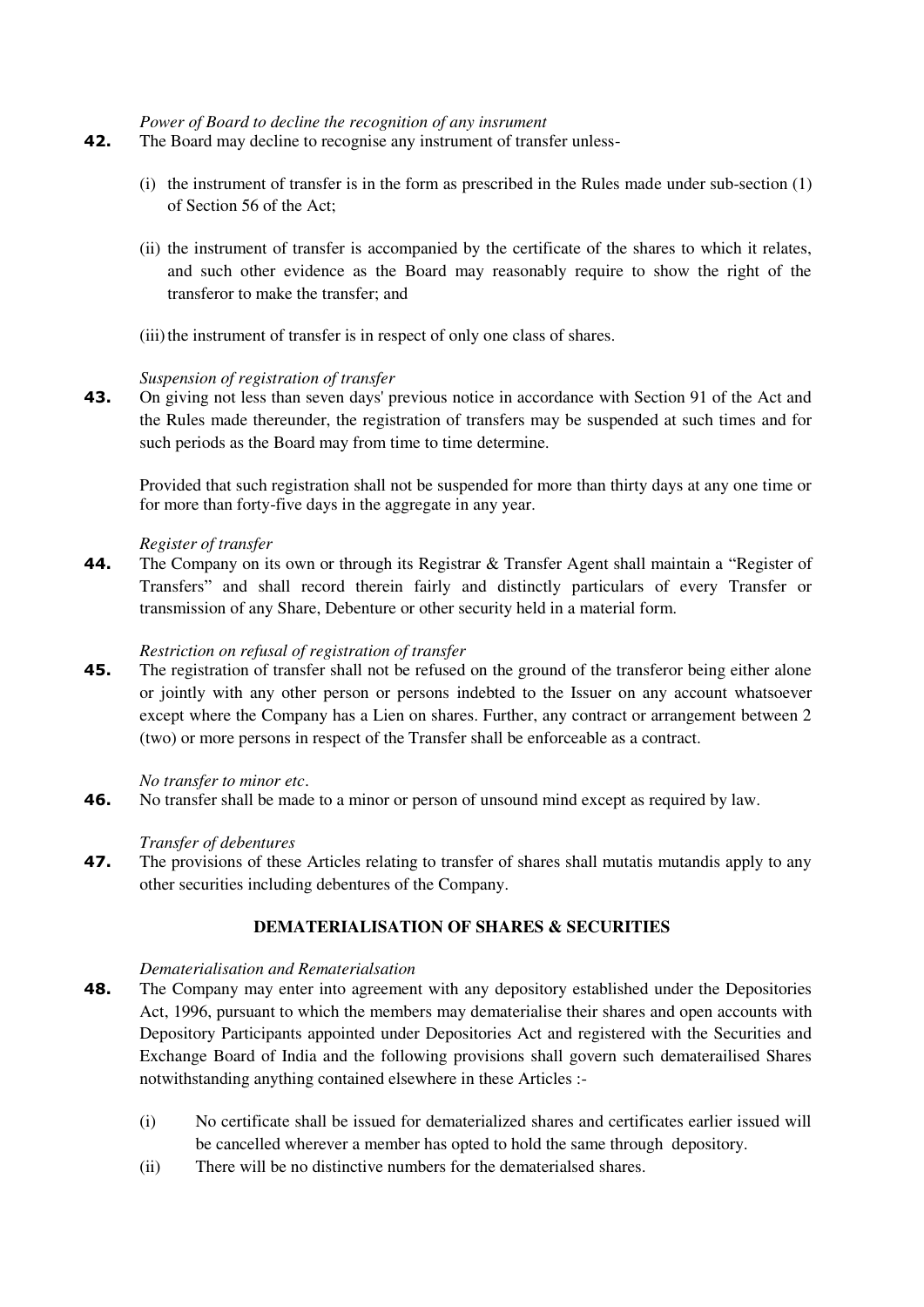- (iii) The records of members holding as maintained by the depository and depository participants shall be the basis for all purpose of holdings of the members, who have opted for the dematerialization.
- (iv) The dematerialized shares can be transferred / transmitted as per rules of the depository.
- (v) If a member having dematerialised his holdings of shares opts for rematerialisation of his holding of shares or a part thereof, share certificates will be issued to him on a written request received for that purpose through the depository participant.
- (vi) The members shall bear all charges of the depository participant.
- (vii) Persons appearing as beneficial owners as per the register maintained by the depository shall be entitled to covered thereby and the depository shall be the registered owner of such shares only for the purpose of effecting transfer of ownership of such shares on behalf of the beneficial owner.
- (viii) The Company shall intimate the depository the details of allotments of the shares in respect of members opting to hold the shares in dematerialized form.
- (ix) Nothing contained in Section 56 of the Companies Act, 2013 or Articles shall apply to the extent the provisions of the Depository Act are applicable in regard to the transfer of the shares but shall be applicable in all other respects.
- (x) The provisions of these Articles shall mutatis mutandis apply to securities other than shares and any reference to member herein shall apply to the holder of the concerned security.
- (xi) A depository as a registered owner shall not have any voting right in respect of shares and securities held by it in dematerialized form. The beneficial owner as per the Register of Beneficial Owners maintained by a depository shall be entitled to such right in respect of the shares and securities held by him in the depository. Any reference to the member or joint member in these Articles shall include a reference to Beneficial owner the shares/securities held in Depository.
- (xii) Notwithstanding anything contained in these Articles to the contrary, where Securities of the Company are held in a Depository, the records of the beneficiary ownership may be served by such depository by means of Electronic mode.
- (xiii) The Register and Index of Beneficial owners maintained by Depository under Depositories Act, 1996, as amended shall be deemed to be the Register and Index of Members and Security holders for the purpose of these Articles.

## **TRANSMISSION OF SHARES**

## *Transmission of registered shares*

**49.** (i) On the death of a Member, the survivor or survivors where the Member was a joint holder, and his nominee or nominees or legal representatives where he was a sole holder, shall be the only persons recognised by the Company as having any title to his interest in the shares.

(ii) Nothing in clause (i) shall release the estate of a deceased joint holder from any liability in respect of any share which had been jointly held by him with other persons.

## *Right of person under the Transmission Article*

**50.** (i) Any person becoming entitled to a share in consequence of the death, bankruptcy or insolvency of a Member may, upon such evidence being produced as may from time to time properly be required by the Board and subject as hereinafter provided, elect, either –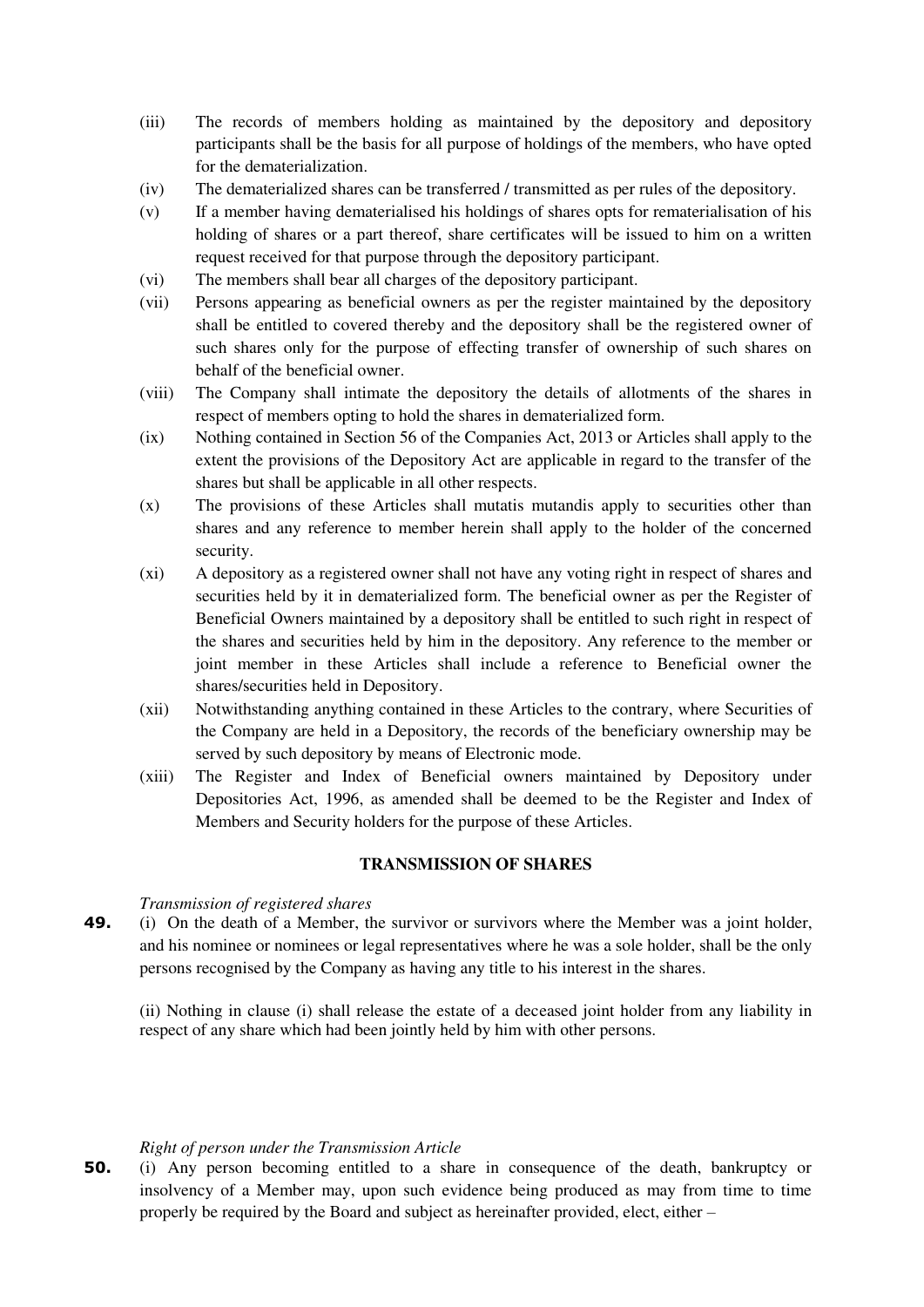- (a) to be registered himself as holder of the share; or
- (b) to make such transfer of the share as the deceased or insolvent member could have made. If the person so becoming entitled shall elect to be registered as holder of the share himself, he shall deliver or send to the Company a notice in writing signed by him stating that he so elects. If the person aforesaid shall elect to transfer the share, he shall testify his election by executing a transfer of the share. All the limitations, restrictions and provisions of these regulations relating to the right to transfer and the registration of transfers of shares shall be applicable to any such notice or transfer as aforesaid as if the death or insolvency of the member had not occurred and the notice or transfer were a transfer signed by that member.

(ii) The Board shall, in either case, have the same right to decline or suspend registration as it would have had, if the deceased or insolvent Member had transferred the share before his death or insolvency.

### *Election under the Transmission Article*

- **51.** (i) If the person so becoming entitled shall elect to be registered as holder of the share himself, he shall deliver or send to the Company a notice in writing signed by him stating that he so elects.
	- (ii) If the person aforesaid shall elect to transfer the share, he shall testify his election by executing a transfer of the share.
	- (iii) All the limitations, restrictions and provisions of these regulations relating to the right to transfer and the registration of transfers of shares shall be applicable to any such notice or transfer as aforesaid as if the death or insolvency of the Member had not occurred and the notice or transfer were a transfer signed by that Member.

## *Right of person entitled to shares under the Transmission Article*

**52.** A person becoming entitled to a share by reason of the lunacy, death, bankruptcy or insolvency of the holder shall be entitled to the same dividends and other advantages to which he would be entitled if he were the registered holder of the share, except that he shall not, before being registered as a Member in respect of the share, be entitled in respect of it to exercise any right conferred by membership in relation to meetings of the Company:

Provided that the Board may, at any time, give notice requiring any such person to elect either to be registered himself or to transfer the share, and if the notice is not complied with within ninety days, the Board may thereafter withhold payment of all dividends, bonuses or other monies payable in respect of the share, until the requirements of the notice have been complied with.

## **FORFEITURE OF SHARES**

## *If call or installment not paid notice may be given*

**53.** If a Member fails to pay any call, or installment of a call, on or before the day appointed for payment thereof, the Board may, at any time thereafter during such time as any part of the call or installment remains unpaid, serve a notice on him requiring payment of so much of the call or installment as is unpaid, together with any interest which may have accrued and all the expenses that may have been incurred by the Company by reason od such non-payment.

# *Form of notice*

**54.** The notice aforesaid shall-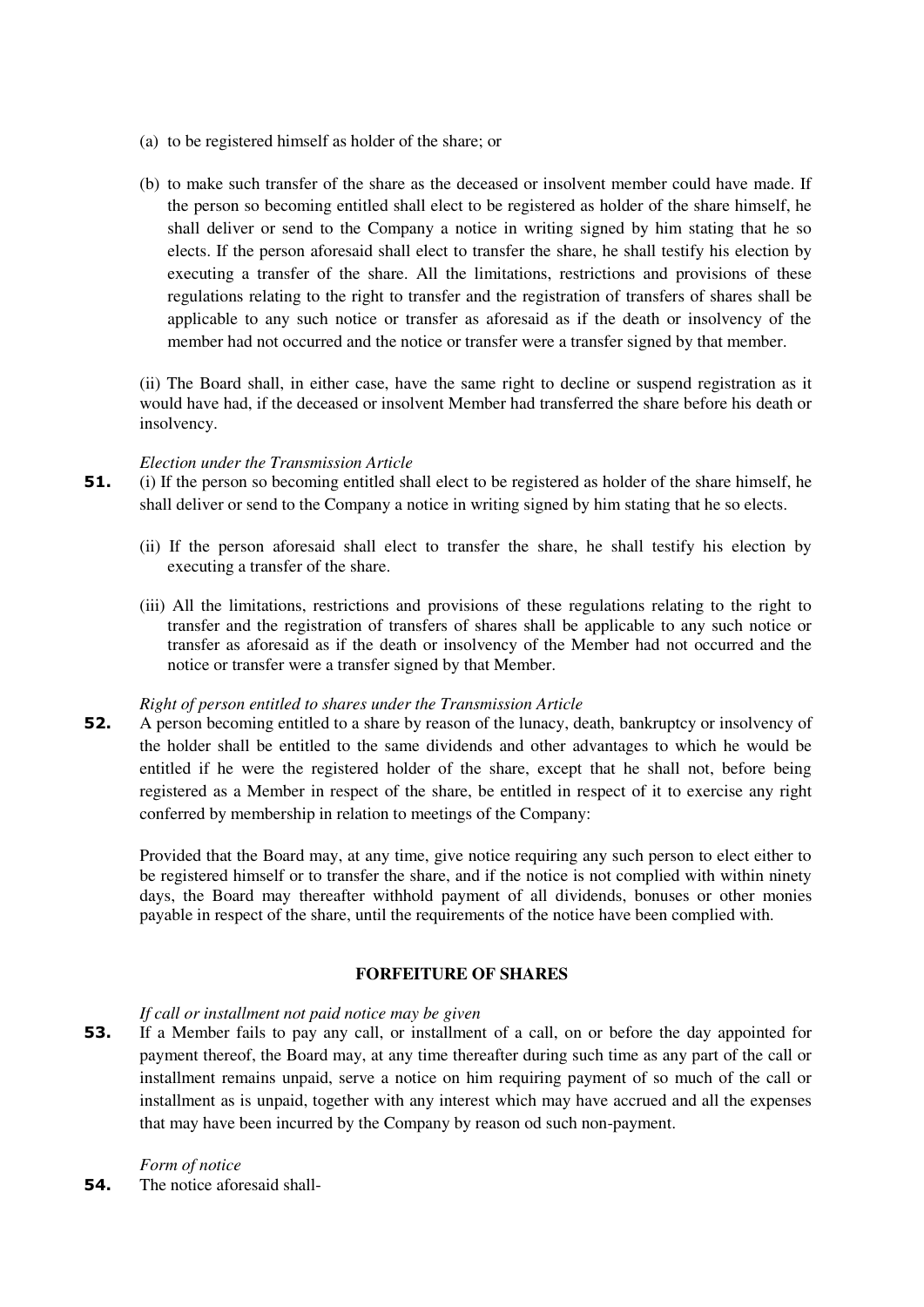(i) name a further day (not being earlier than the expiry of fourteen days from the date of service of the notice) on or before which the payment required by the notice is to be made; and

(ii) state that, in the event of non-payment on or before the day so named, the shares in respect of which the call was made shall be liable to be forfeited.

## *If notice not complied with shares may be forfeited*

**55.** If the requirements of any such notice as aforesaid are not complied with, any share in respect of which the notice has been given may, at any time thereafter, before the payment required by the notice has been made, be forfeited by a resolution of the Board to that effect. Such forfeiture shall include all dividends declared in respect of forfeited shares and not actually paid before the forfeiture.

## *Forfeited shares to become property of the Company*

**56.** (i) Any share so forfeited shall be deemed to be the property of the Company, and forfeited share may be sold or re-allot or otherwise disposed of on such terms and in such manner as the Board thinks fit.

(ii) At any time before a sale or disposal as aforesaid, the Board may cancel the forfeiture on such terms as it thinks fit.

## *Liability on forfeiture*

**57.** (i) A person whose shares have been forfeited shall cease to be a Member in respect of the forfeited shares, but shall, notwithstanding the forfeiture, remain liable to pay to the Company all monies which, at the date of forfeiture, were presently payable by him to the Company in respect of the shares and the Board may enforce the payment thereof, or any part thereof, without any deduction or allowance for the value of the shares at the time of forfeiture, but shall not be under any obligation to do so.

(ii) The liability of such person shall cease if and when the Company shall have received payment in full of all such monies in respect of the shares.

## *Evidence of forfeiture*

**58.** (i) A duly verified declaration in writing that the declarant is a Director, the manager or the Secretary, of the Company, and that a share in the Company has been duly forfeited on a date stated in the declaration, shall be conclusive evidence of the facts therein stated as against all persons claiming to be entitled to the share;

(ii) The Company may receive the consideration, if any, given for the share on any sale or disposal thereof and may execute a transfer of the share in favour of the person to whom the share is sold or disposed of;

(iii) The transferee shall thereupon be registered as the holder of the share; and

(iv) The transferee shall not be bound to see to the application of the purchase money, if any, nor shall his title to the share be affected by any irregularity or invalidity in the proceedings in reference to the forfeiture, sale or disposal of the share.

## *Forfeiture provisions to apply to non-payment in terms of issue*

**59.** The provisions of Articles 52 to 57 hereof shall apply in the case of non- payment of any sum which, by the terms of issue of a share, becomes payable at a fixed time, whether on account of the nominal value of the share or by way of premium, as if the same had been payable by virtue of a call duly made and notified.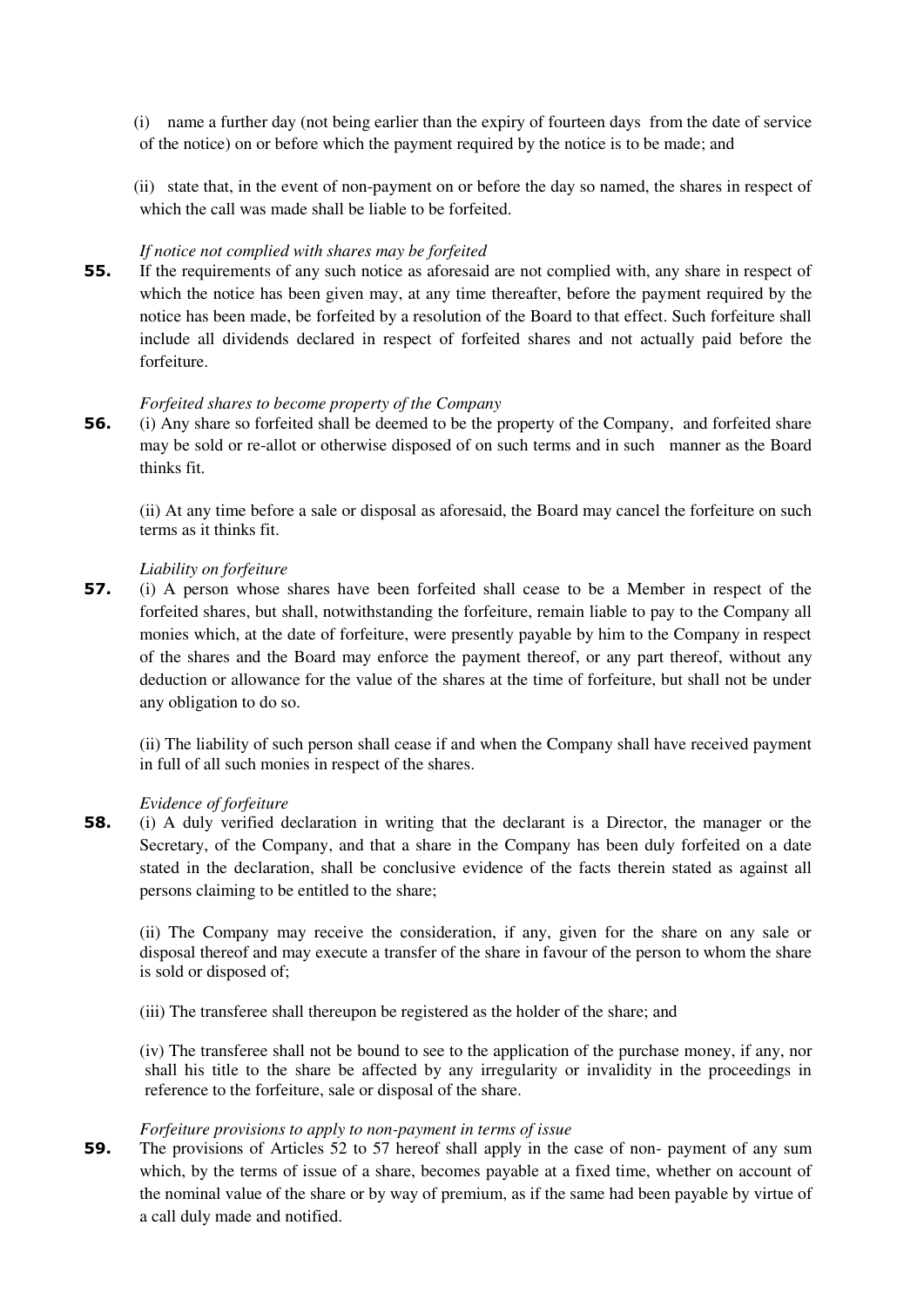#### **BORROWING POWERS**

#### *Power to borrow*

**60.** Subject to the provisions of the Act and these Articles, the Board may from time to time at its own discretion, raise or borrow or secure the payment of any such sum of money for the purpose of the Company, in such manner and upon such terms and conditions in all respects as they think fit, and in particular, by promissory notes or by receiving deposits and advances with or without security or by the issue of bonds, debentures, perpetual or otherwise, including debentures convertible into shares of this or any other Company or perpetual annuities and to secure any such money so borrowed, raised or received, mortgage, pledge or charge the whole or any part of the property, assets or revenue of the Company present or future, including its uncalled capital by special assignment or otherwise or to Transfer or convey the same absolutely or in trust and to give the lenders powers of sale and other powers as may be expedient and to purchase, redeem or pay off any such securities; provided however, that the monies to be borrowed, together with the money already borrowed by the Company apart from temporary loans obtained from the Company's bankers in the ordinary course of business shall not, without the sanction of the Company by a Special Resolution at a General Meeting, exceed the aggregate of the paid up capital of the Company and its free reserves. Provided that every Special Resolution passed by the Company in General Meeting in relation to the exercise of the power to borrow shall specify the total amount up to which monies may be borrowed by the Board of Directors.

#### *Delegation of power to borrow*

**61.** The Board may by resolution at its meeting, delegate the above power to borrow money otherwise than on debentures to a Committee of Directors or Managing Director or to any other person permitted by applicable law, if any, and shall specify the total amount up to which monies may be borrowed which shall in no circumstances exceed the limits as permitted to be borrowed by the Board.

#### *Power of director to grant loan*

**62.** To the extent permitted under the applicable law and subject to compliance with the requirements thereof, the Directors shall be empowered to grant loans to such entities at such terms as they may deem to be appropriate and the same shall be in the interest of the Company.

#### *Issue at discount etc. or with special privileges*

**63.** Any bonds, Debentures, debenture-stock or other Securities may if permissible in Law be issued at a discount, premium or otherwise by the Company and shall with the consent of the Board be issued upon such terms and conditions and in such manner and for such consideration as the Board shall consider to be for the benefit of the Company, and on the condition that they or any part of them may be convertible into Equity shares of any denomination, and with any privileges and conditions as to the redemption, surrender, allotment of shares, appointment of Directors or otherwise. Provided that Debentures with rights to allotment of or conversion into Equity shares shall not be issued except with, the sanction of the Company in General Meeting accorded by a Special Resolution.

## **ALTERATION OF CAPITAL**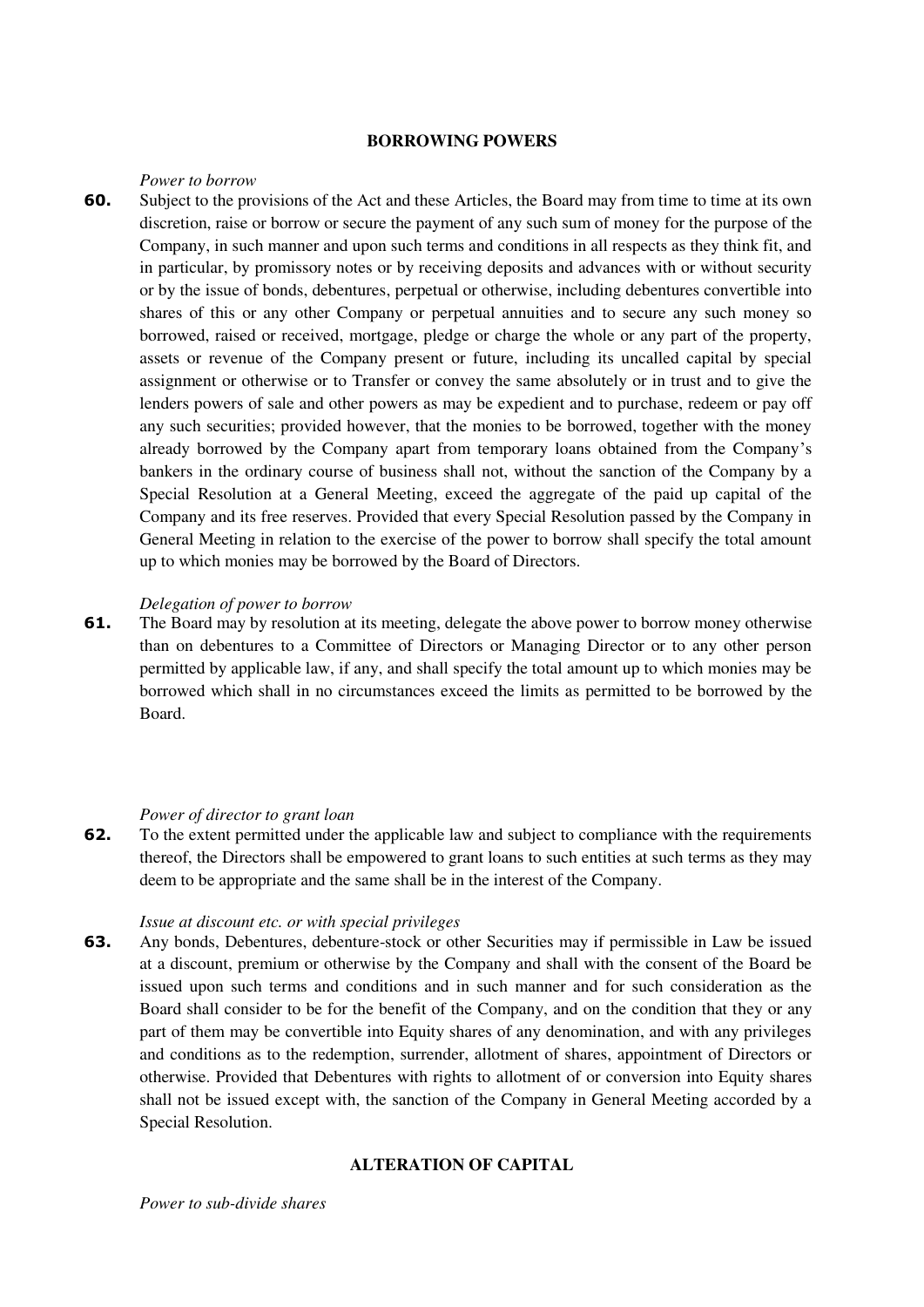**64.** The Company may, from time to time, by ordinary resolution increase the share capital by such sum, to be divided into shares of such amount, as may be specified in the resolution.

## *Power to consolidate shares*

- **65.** Subject to the provisions of Section 61 of the Act, the Company may, by ordinary resolution,-
	- (i) consolidate and divide all or any of its share capital into shares of larger amount than its existing shares;
	- (ii) convert all or any of its fully paid-up shares into stock, and reconvert that stock into fully paid-up shares of any denomination;
	- (iii)sub-divide its existing shares or any of them into shares of smaller amount than is fixed by the memorandum;
	- (iv) cancel any shares which, at the date of the passing of the resolution, have not been taken agreed to be taken by any person.

*Conversion of shares into stock* 

- **66.** Where shares are converted into stock,-
	- (i) the holders of stock may transfer the same or any part thereof in the same manner as, and subject to the same regulations under which, the shares from which the stock arose might before the conversion have been transferred, or as near thereto as circumstances admit:

Provided that the Board may, from time to time, fix the minimum amount of stock transferable, so, however, that such minimum shall not exceed the nominal amount of the shares from which the stock arose.

- (ii) the holders of stock shall, according to the amount of stock held by them, have the same rights, privileges and advantages as regards dividends, voting at meetings of the Company, and other matters, as if they held the shares from which the stock arose; but no such privilege or advantage (except participation in the dividends and profits of the Company and in the assets on winding up) shall be conferred by an amount of stock which would not, if existing in shares, have conferred that privilege or advantage.
- (iii)such of the regulations of the Company as are applicable to paid-up shares shall apply to stock and the words "share" and "shareholder" in those regulations shall include "stock" and "stockholder" respectively.

## *Reduction of capital etc.*

- **67.** The Company may, by special resolution, reduce in any manner and with, and subject to, any incident authorised and consent required by law,-
	- (i) its share capital;
	- (ii) any capital redemption reserve account; or
	- (iii) any share premium account.

## **CAPITALIZATION OF PROFITS**

#### *Capitalisations of profit or reserves*

**68.** (i) The Company in general meeting may, upon the recommendation of the Board, resolve -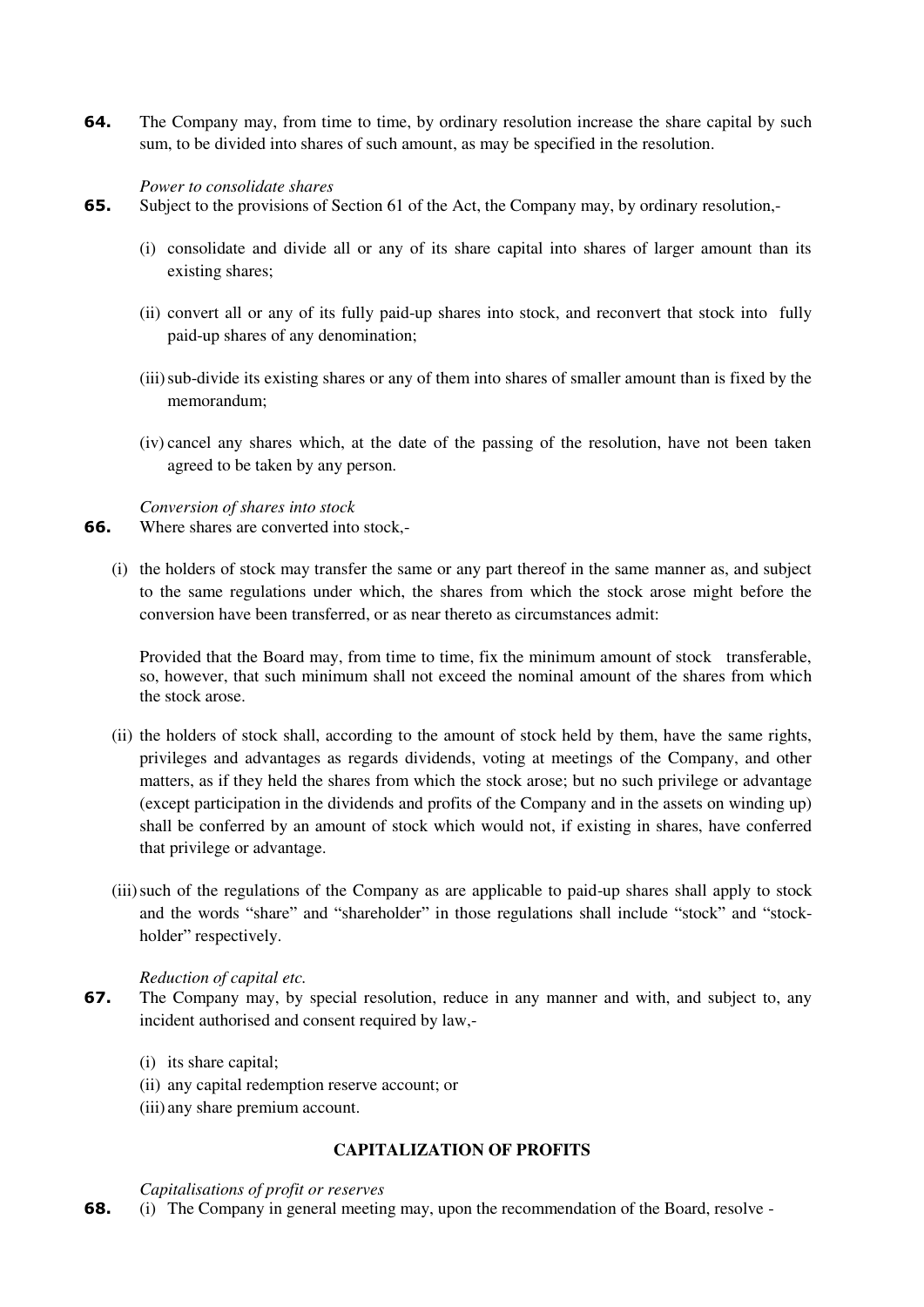- (a) that it is desirable to capitalize any part of the amount for the time being standing to the credit of any of the Company's reserve accounts, or to the credit of the profit and loss account, or otherwise available for distribution; and
- (b) that such sum be accordingly set free for distribution in the manner specified in clause (ii) amongst the Members who would have been entitled thereto, if distributed by way of dividend and in the same proportions.
- (ii) The sum aforesaid shall not be paid in cash but shall be applied, subject to the provision contained in clause (i), either in or towards
	- a. paying up any amounts for the time being unpaid on any shares held by such Members respectively;
	- b. paying up in full, unissued shares of the Company to be allotted and distributed, credited as fully paid-up, to and amongst such Members in the proportions aforesaid;
	- c. partly in the way specified in sub-clause (a) and partly in that specified in sub-clause (b);
	- d. A securities premium account and a capital redemption reserve account may, for the purposes of this regulation, be applied in the paying up of unissued shares to be issued to Members of the Company as fully paid bonus shares;
	- e. The Board shall give effect to the resolution passed by the Company in pursuance of this regulation.

## *Application of undivided profit*

- **69.** (i) Whenever such a resolution as aforesaid shall have been passed, the Board shall-
	- (a) make all appropriations and applications of the undivided profits resolved to be capitalized thereby, and all allotments and issues of fully paid shares if any; and
	- (b) generally do all acts and things required to give effect thereto.

## *Fractional Certificates*

(ii) The Board shall have power-

- (a) to make such provisions, by the issue of fractional certificates or by payment in cash otherwise as it thinks fit, for the case of shares becoming distributable infraction; and
- (b) to authorise any person to enter, on behalf of all the Members entitled thereto, into agreement with the Company providing for the allotment to them respectively, credited as fully paid-up, of any further shares to which they may be entitled upon such capitalisation, as the case may require, for the payment by the Company on their behalf, by the application thereto of their respective proportions of profits resolved to be capitalised, of the amount or any part of the amounts remaining unpaid on their existing shares.
- (iii) Any agreement made under such authority shall be effective and binding on such Members.

## *Restriction to use Revaluation Reserves*

**70.** The Company shall not use revaluation reserves for issue of Bonus Shares.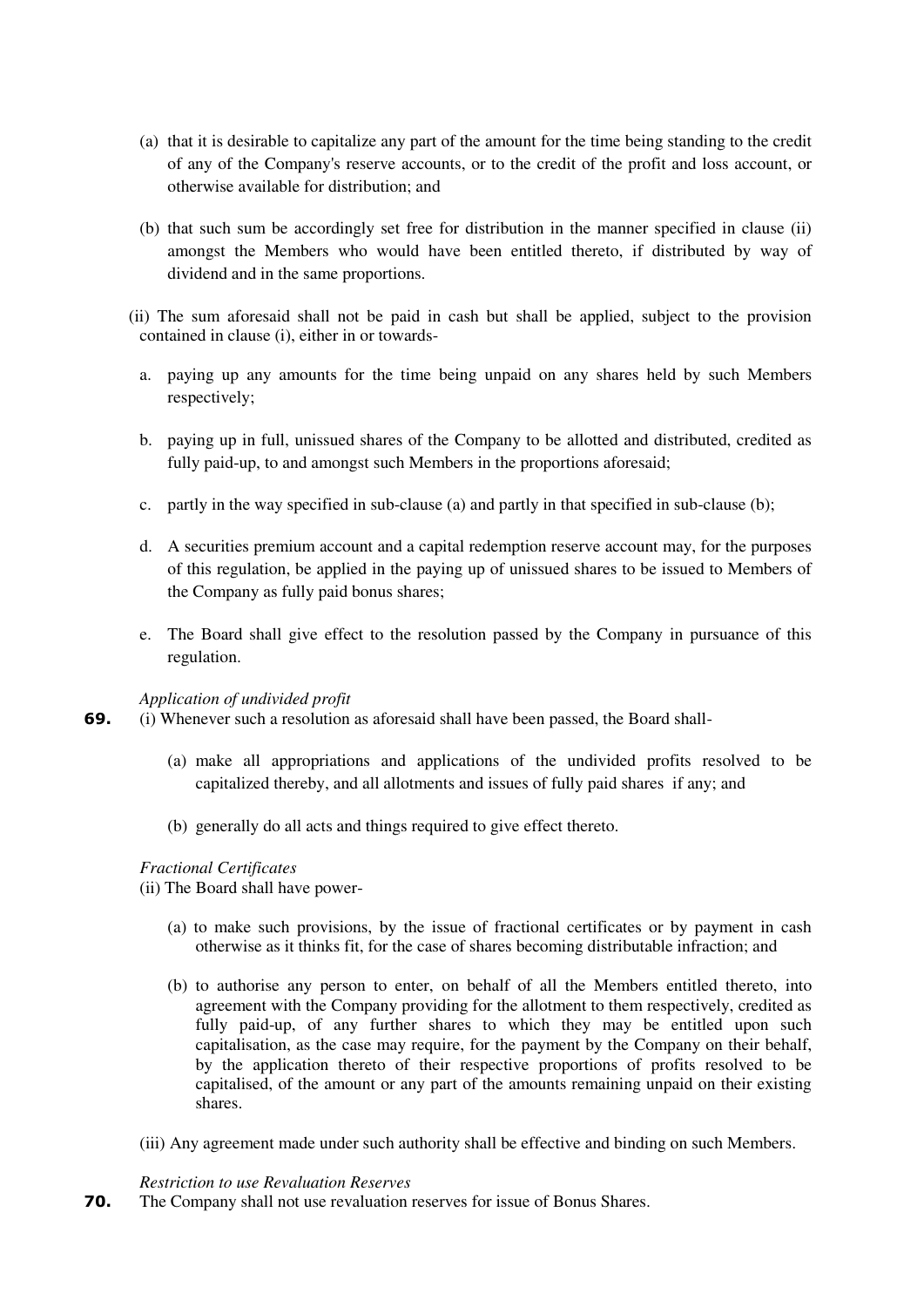## **BUY BACK OF SHARES**

## *Buyback of shares*

**71.** Notwithstanding anything contained in these Articles but subject to the provisions of Sections 68 to 70 of the Act and any other applicable provision of the Act or any other law for the time being in force, the Company may purchase its own shares or other specified securities.

# **REDUCTION OF CAPITAL**

## *Reduction of Capital and etc.*

- **72.** The Company may from time to time in accordance with the provisions of the Act by resolution as specified in the Act, reduce:
	- (i) its share capital; and/ or,
	- (ii) any capital redemption reserve account; and or,
	- (iii) securities premium account; and or,
	- (iv) any other reserve in the nature of share capital.

and in particular may pay off any paid-up share capital upon the footing that it may be called up again or otherwise and may, if and so far as is necessary, alter its Memorandum of Association by reducing the amount of its share capital and of its shares accordingly.

## **GENERAL MEETINGS**

## *Extra-ordinary General meeting*

- **73.** All general meetings other than annual general meeting shall be called extraordinary general meeting.
	- (i) The Board may, whenever it thinks fit, call an extraordinary general meeting.
	- (ii) If at any time Directors capable of acting who are sufficient in number to form a quorum are not within India, any Director or any two Members of the Company may call an extraordinary general meeting in the same manner, as nearly as possible, as that in which such a meeting may be called by the Board.

## *Notice of General Meeting*

**74.** No general meeting shall be held unless at least 21 clear days prior written notice, or shorter written notice in accordance with the Act, of that meeting has been given to each Member as per the provisions of the Act; provided that any general meeting, may be called after giving shorter notice than the notices required above, if consent thereto is accorded, in the case of any other meeting, by Members of the Company holding not less than 95% of the paid-up share capital which gives the right to vote to the Members. In general meetings, only such agenda will be considered as is specified in the notice to the Members with respect to such meetings.

## *Item of Business to be transacted through Postal Ballot*

**75.** Notwithstanding anything contained in this Act or these Articles, the a Company—

(a) shall, in respect of such items of business as the Central Government may, by notification, declare to be transacted only by means of postal ballot; and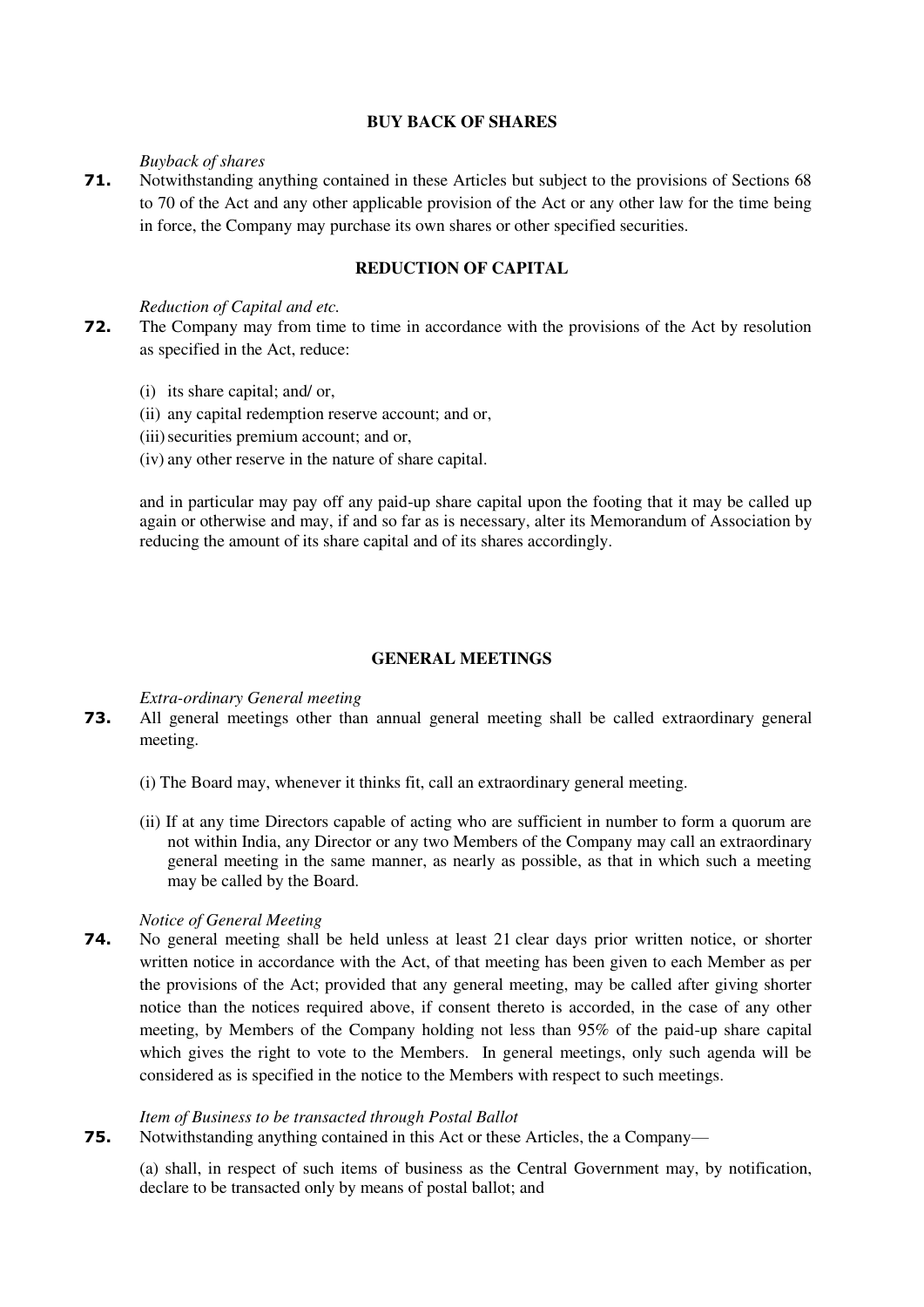(b) may, in respect of any item of business, other than ordinary business and any business in respect of which directors or auditors have a right to be heard at any meeting, transact by means of postal ballot, in such manne[r as may be prescribed,](http://ebook.mca.gov.in/Actpagedisplay.aspx?PAGENAME=18038) instead of transacting such business at a general meeting.

(c) If a resolution is assented to by the requisite majority of the shareholders by means of postal ballot, it shall be deemed to have been duly passed at a general meeting convened in that behalf.

## **PROCEEDINGS AT GENERAL MEETING**

## *Quorum*

**76.** (i) No business shall be transacted at any general meeting unless a quorum of Members is present at the time when the meeting proceeds to business.

(ii) Same as otherwise provided herein, the quorum for the general meetings shall be as provided in Section 103 of the Act.

#### *Chairman of General Meeting*

- **77.** (i) The chairperson, if any, of the Board shall preside as Chairperson at every general meeting of the Company.
- **78.** (ii) The Chairman of Board shall be entitled to take the chair at every general meeting. if there be no such chairman, or if at any meeting he shall not be present within fifteen minutes after the time appointed for holding such meeting, or is unwilling to act, the members present shall choose another Director as Chairman, and if no director be present, or if all the Directors present decline to take the chair, then the members shall, on a show of hands or on a poll if properly demanded, elect one of their number, being a member entitled to vote, to be Chairman.

## **ADJOURNMENT OF MEETING**

#### *Power to adjourn general meeting*

- **79.** (i) The Chairperson may, with the consent of any meeting at which a quorum is present, and shall, if so directed by the meeting, adjourn the meeting from time to time and from place to place.
	- (ii) No business shall be transacted at any adjourned meeting other than the business left unfinished at the meeting from which the adjournment took place.
	- (iii) When a meeting is adjourned for thirty days or more, notice of the adjourned meeting shall be given as in the case of an original meeting.
	- (iv) Save as aforesaid, and as provided in Section 103 of the Act, it shall not be necessary to give any notice of an adjournment or of the business to be transacted at an adjourned meeting.

## **VOTING RIGHTS**

*Votes of members* 

- **80.** Subject to any rights or restrictions for the time being attached to any class or classes of shares,-
	- (i) on a show of hands, every Member present in person shall have one vote; and
	- (ii) on a poll, the voting rights of Members shall be in proportion to his share in the paid-up equity share capital of the Company.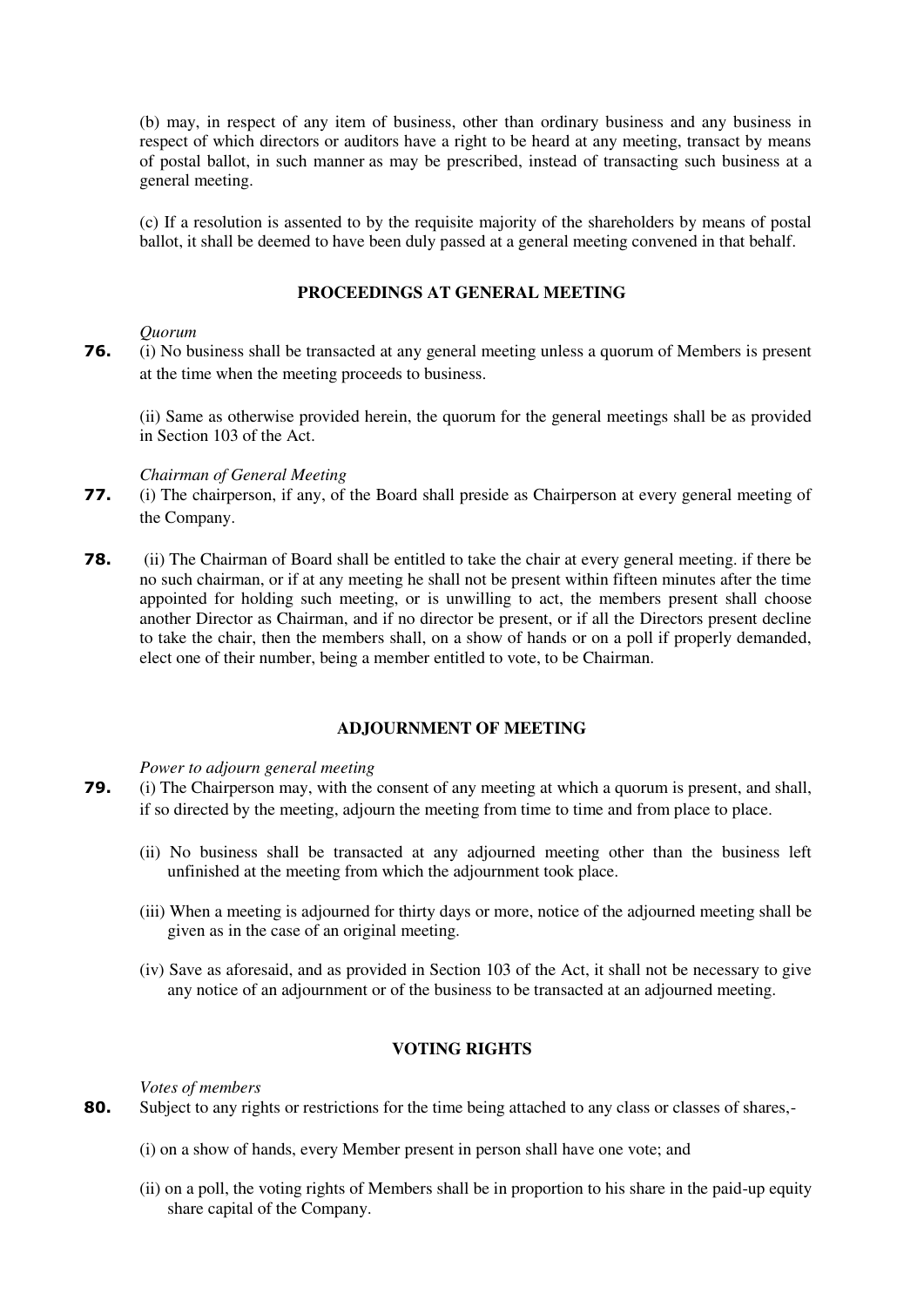### *Vote by electronic means*

81. A Member may exercise his vote at a meeting by electronic means in accordance with Section 108 of the Act and shall vote only once.

## Joint holders

**82.** (i) In the case of joint holders, the vote of the senior who tenders a vote, whether in person or by proxy, shall be accepted to the exclusion of the votes of the other joint holders.

(ii) For this purpose, seniority shall be determined by the order in which the names stand in the Register.

## *Votes in respect of insane member*

**83.** A Member of unsound mind, or in respect of whom an order has been made by any court having jurisdiction in lunacy, may vote, whether on a show of hands or on a poll, by his Committee or other legal guardian, and any such Committee or guardian may, on a poll, vote by proxy.

## *Vote by poll*

**84.** Any business other than that upon which a poll has been demanded may be proceeded with, pending the taking of the poll.

## *Restriction on voting*

**85.** No Member shall be entitled to vote at any general meeting unless all calls or other sums presently payable by him in respect of shares in the Company have been paid.

## *Admission or rejection of votes*

- **86.** (i) No objection shall be raised to the qualification of any voter except at the meeting or adjourned meeting at which the vote objected to is given or tendered, and every vote not disallowed at such meeting shall be valid for all purposes.
	- (ii) Any such objection made in due time shall be referred to the Chairperson of the meeting, whose decision shall be final and conclusive.

## **PROXY**

# *Appointment of proxy*

**87.** Any member of the Company entitle to attend and vote at a meeting of the Company shall be entitled to appoint another person as a proxy to attend and vote at the meeting on his behalf, provided that a proxy shall not have the right to speak at such meeting and shall not be entitled to vote except on a poll.

## *Instrument appointing a proxy to be deposited at the office*

**88.** The instrument appointing a proxy and the power-of-attorney or other authority, if any, under which it is signed or a notarised copy of that power or authority, shall be deposited at the Office of the Company not less than 48 hours before the time for holding the meeting or adjourned meeting at which the person named in the instrument proposes to vote, or, in the case of a poll, not less than 24 hours before the time appointed for the taking of the poll; and in default the instrument of proxy shall not be treated as valid.

## *Proxy form*

**89.** An instrument appointing a proxy shall be in the form as prescribed in the Rules made under Section 105 of the Act.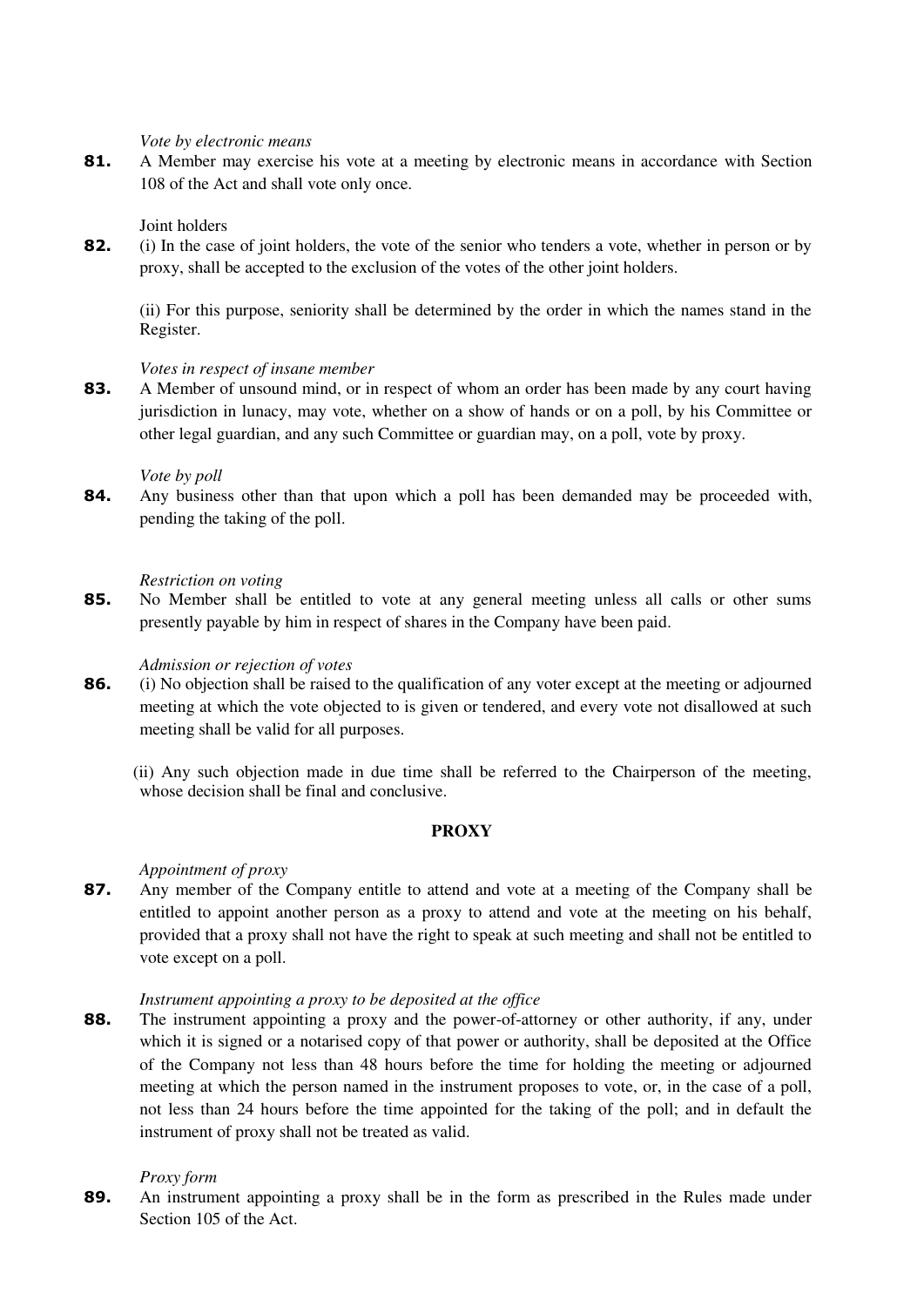## *When vote by proxy valid through authority revoked*

**90.** A vote given in accordance with the terms of an instrument of proxy shall be valid, notwithstanding the previous death or insanity of the principal or the revocation of the proxy or of the authority under which the proxy was executed, or the transfer of the shares in respect of which the proxy is given:

Provided that no intimation in writing of such death, insanity, revocation or transfer shall have been received by the Company at its office before the commencement of the meeting or adjourned meeting at which the proxy is used.

## **BOARD OF DIRECTORS**

#### *Number of Directors*

**91.** The number of Directors on the Board shall not be less than three and not more than fifteen.

### *First Directors*

- **92.** The person herein after named shall become and be the First Directors of the Company:
	- 1. Alok Jyoti Borthakur
	- 2. Dhiru Bore
	- 3. Narayan Barman
	- 4. Dhruba Jyoti Borah

### *Directors' fees, Remuneration and expenses*

- **93.** (i) The remuneration of the Directors shall, in so far as it consists of a monthly payment, be deemed to accrue from day-to-day.
	- (ii) in addition to the remuneration payable to them in pursuance of the Act, the Directors may be paid all travelling, hotel and other expenses properly incurred by them-
	- (a) in attending and returning from meetings of the Board of Directors or any Committee thereof or general meetings of the Company; or
	- (b) in connection with the business of the Company; or
	- (c) otherwise incurred in the execution of their duties as Directors.

## *Maintenance of Foreign Register*

**94.** The Company may exercise the powers conferred on it by Section 88 of the Act with regard to the keeping of a foreign register; and the Board may (subject to the provisions of that section) make and vary such regulations as it may think fit respecting the keeping of any such register.

## *Authorisation to sign, execute etc any instrument*

**95.** All cheques, promissory notes, drafts, hundis, bills of exchange and other negotiable instruments, and all receipts for monies paid to the Company, shall be signed, drawn, accepted, endorsed, or otherwise executed, as the case may be, by such person and in such manner as the Board shall from time to time by resolution determine.

#### *Attendance Register*

**96.** Every Director present at any meeting of the Board or of a Committee thereof shall sign his name in a book to be kept for that purpose.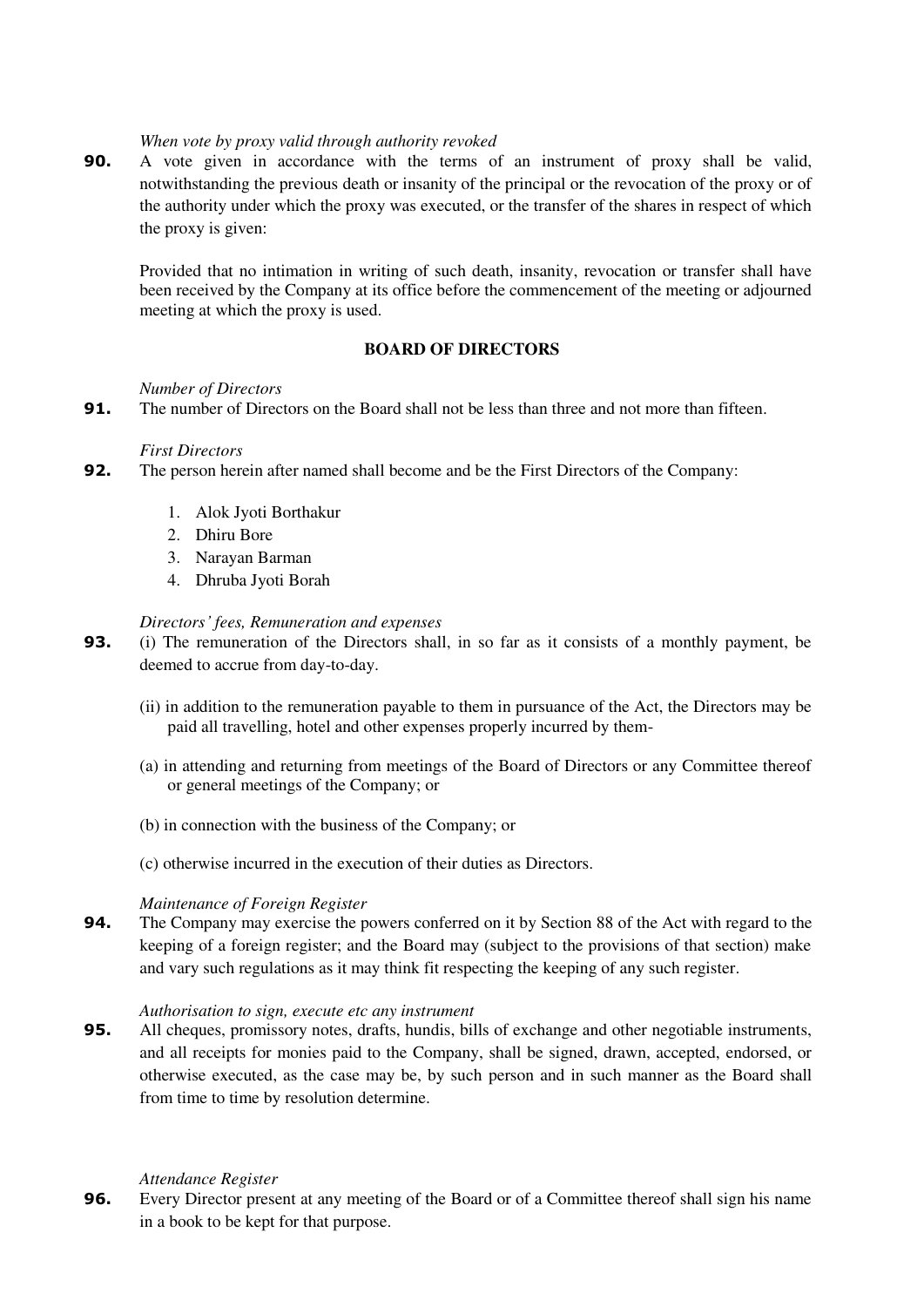## *Change in number of Directors*

**97.** Subject to Section 149 and 152 of the Act, the Company may, by Ordinary Resolution, from time to time, increase or reduce the number of Directors, subject to a minimum of 3 (three) Directors and maximum of fifteen Directors, and by a Special Resolution increase the number to more than fifteen Directors, and may alter their qualifications and the Company may, (subject to the provisions of Section 169 of the Act), remove any Director before the expiration of his period of office and appoint another qualified in his stead. The person so appointed shall hold office during such time as the Director in whose place he is appointed would have held the same if he had not been removed.

### *Director retire by Rotation*

**98.** The Board shall have the power to determine the Directors whose period of office is or is not liable to determination by retirement of Directors by rotation.

#### *Woman Director on Board*

**99.** The Company shall also comply with the provisions of the Companies (Appointment and Qualification of Directors) Rules, 2014 and the provisions of the Listing Regulations. The Company shall have such number of Woman Director (s) on the Board of the Company, as may be required in terms of the provisions of Section 149 of the Act and the Companies (Appointment and Qualification of Directors) Rules, 2014 or any other Law, as may be applicable.

### *Retirement of Director*

**100.** Subject to the provisions of the Act, all the Directors on the Board of the Company, other than Independent Directors, shall retire from office at the completion of the Annual General Meeting of the Company.

## *Chairperson with other designation*

**101.** The same individual may, at the same time, be appointed as the Chairperson of the Company as well as the Managing Director or Chief Executive Officer of the Company. The Managing Director would deemed to be CEO for the purpose of the Act and listing regulations until and unless otherwise provided by the Act / listing regulations or until some other person is appointed as CEO of the Company.

#### *Remuneration to Directors*

**102.** The remuneration payable to the Directors, including any managing or whole-time Director or manager, if any, shall be determined in accordance with and subject to the provisions of the Act and rules made thereunder. The remuneration of the Directors shall, in so far as it consists of a monthly payment, be deemed to accrue from day-to-day. Remuneration may be paid as fixed monthly remuneration and also as a commission based on profits.

#### *Sitting Fees*

**103.** Sitting fees, subject to ceiling as provided in the Act, may be paid to the Directors other than managing Director, joint managing Director and whole-time Director.

## *Appointment of Additional Director*

**104.** Subject to the provisions of the Act, the Board shall have power at any time, and from time to time, to appoint a person as an additional Director, provided the number of the Directors and additional Directors together shall not at any time exceed the maximum strength fixed for the Board by the Articles. Such person shall hold office only up to the date of the next annual general meeting of the Company but shall be eligible for appointment by the Company as a Director at that meeting subject to the provisions of the Act.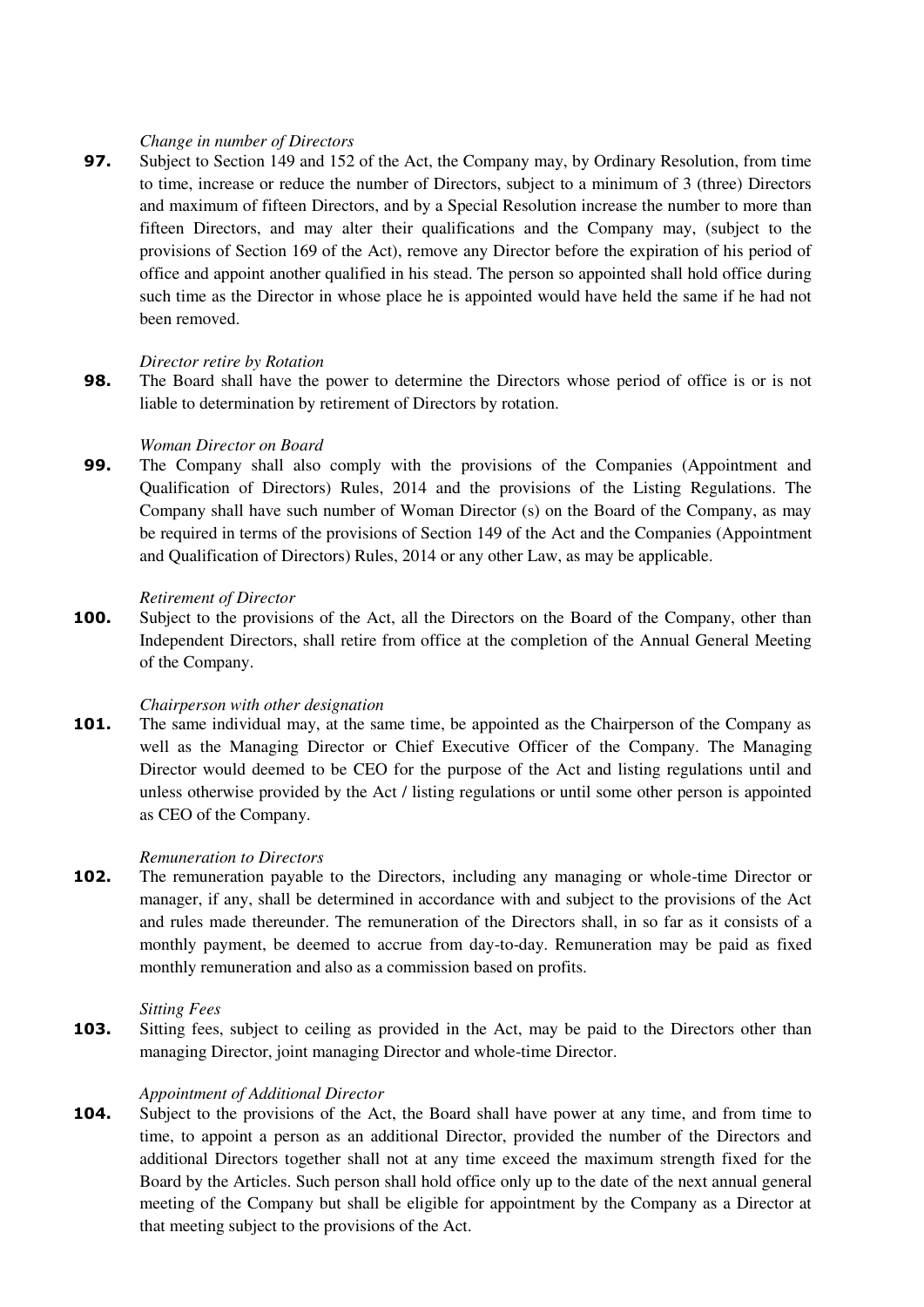#### *Appointment of Alternate Director*

**105.** The Board may appoint an alternate Director to act for a Director (hereinafter in this Article called "the Original Director") during his absence for a period of not less than three months from India. No person shall be appointed as an alternate Director for an Independent Directors unless he is qualified to be appointed as an Independent Director under the provisions of the Act and the SEBI Listing Regulations. An alternate Director shall not hold office for a period longer than that permissible to the Original Director in whose place he has been appointed and shall vacate the office if and when the Original Director returns to India. If the term of office of the Original Director is determined before he returns to India the automatic reappointment of retiring Directors in default of another appointment shall apply to the Original Director and not to the alternate Director.

### *Appointment of Director on Casual Vacancy*

**106.** If the office of any Director appointed by the Company in general meeting is vacated before his term of office expires in the normal course, the resulting casual vacancy may, be filled by the Board of Directors at a meeting of the Board. The Director so appointed shall hold office only up to the date up to which the Director in whose place he is appointed would have held office if it had not been vacated

### **POWERS OF BOARD**

### *General powers of company vested in Board*

**107.** The management of the business of the Company shall be vested in the Board and the Board may exercise all such powers and do all such acts and things as the Company is by the memorandum of association or otherwise authorized to exercise and do, and not hereby or by the statue or otherwise directed or required to be exercised or done by the Company in general meeting but subject nevertheless to the provisions of the Act and other laws and of the memorandum of association and these Articles and to any regulations, not being inconsistent with the memorandum of association and these Articles or the Act, from time to time made by the Company in general meeting provided that no such regulation shall invalidate any prior act of the Board which would have been valid if such regulation had not been made.

### **PROCEEDINGS OF THE BOARD**

#### *Meeting of Directors*

**108.** (i) The Board of Directors may meet for the conduct of business, adjourn and otherwise regulate its meetings, as it thinks fit.

(ii) Subject to the provisions of the Act, the Board shall meet at least once every three months at such place where the meetings of the Board are routinely held or a location determined by the Board at its previous meeting, or if no such determination is made, then as determined by the Chairperson of the Board.

### *Director may summon meeting*

**109.** A Director may, and the manager or the Secretary on the requisition of a Director shall, at any time, summon a meeting of the Board.

*Participation in meeting through Video Conferencing*  **110.** Subject to the provisions of the Act: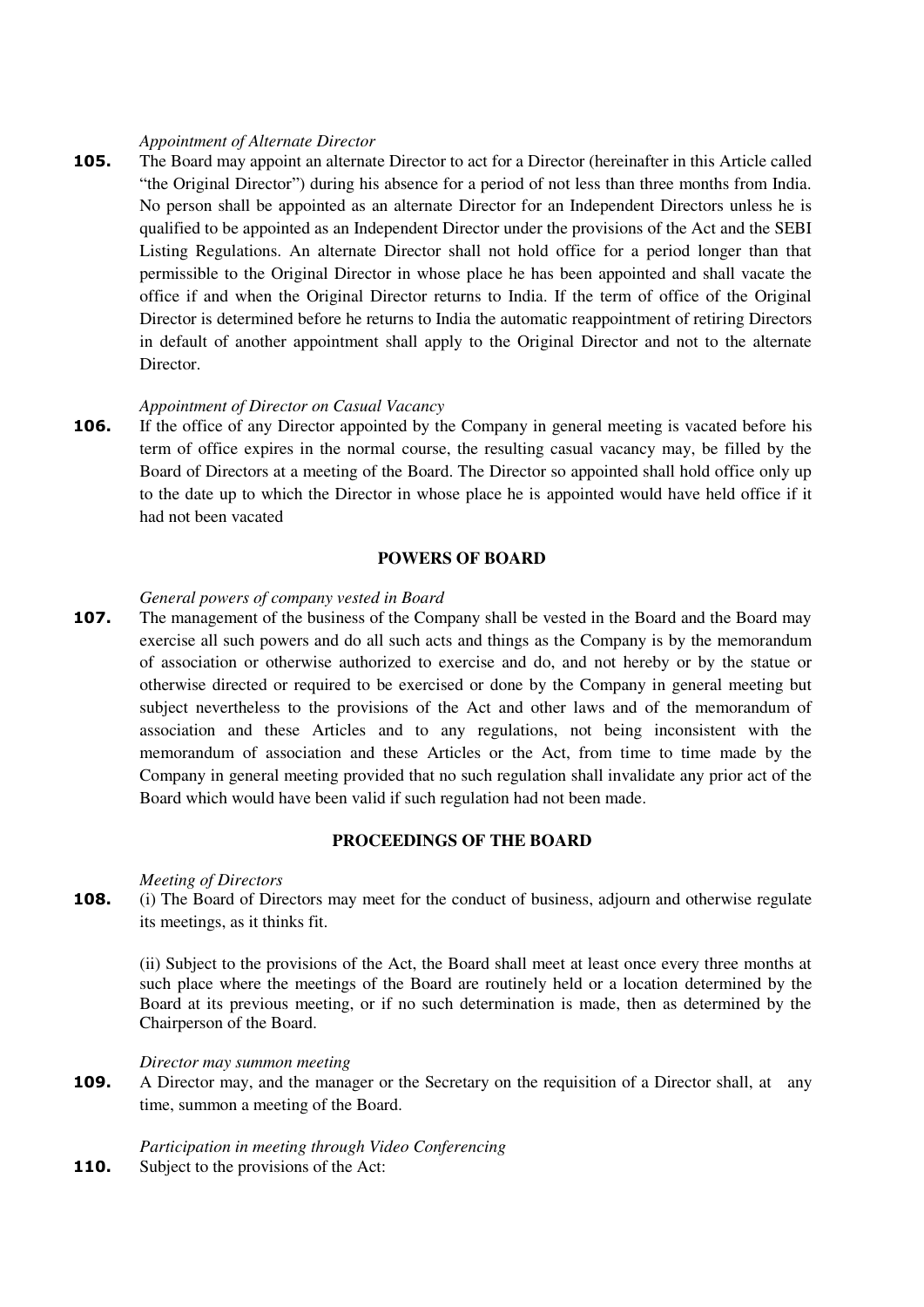- (i) any of the Directors may participate in a Board meeting, or a Committee thereof, by way of video conference or similar equipment designed to allow the Directors to participate equally and efficiently and to communicate concurrently with each other without an intermediary in the Board meeting; and
- (ii) Board meeting held in the above manner shall be valid so long as, the video conference or similar equipment employed enables all persons participating in that meeting to communicate concurrently with each other without any intermediary and a quorum in accordance with this Article is present. Directors who are not physically present at the meeting or who have not joined the meeting via such method of remote participation shall be entitled to join via teleconference or any other manner, if permitted by the Act and subject to the provisions of the Act. The place where the Chairperson of the meeting or the Company Secretary of the Company is sitting shall be taken as the place of the meeting.

### *How questions to be decided*

**111.** (i) Save as otherwise expressly provided in the Act, questions arising at any meeting of the Board shall be decided by a majority of votes.

(ii) In case of an equality of votes, the Chairperson of the Board, if any, shall have a second or casting vote.

#### *Resolution through Circulation*

112. Subject to these Articles and applicable law, the Board shall be entitled to adopt circular resolutions in relation to such matters as it deems necessary and as permitted under the Act.

#### *Number of directors reduces below the quorum*

**113.** The continuing Directors may act notwithstanding any vacancy in the Board; but, if and so long as their number is reduced below the quorum fixed by the Act for a meeting of the Board, the continuing Directors or Director may act for the purpose of increasing the number of Directors to that fixed for the quorum, or of summoning a general meeting of the Company, but for no other purpose.

#### *Election of Chairperson*

**114.** (i) The Board may elect a Chairperson of its meetings and determine the period for which he is to hold office.

(ii) If no such Chairperson is elected, or if at any meeting the Chairperson is not present within five minutes after the time appointed for holding the meeting, the Directors present may choose one of their number to be Chairperson of the meeting.

#### *Power to appoint Committees and Delegate*

**115.** (i) The Board may, subject to the provisions of the Act, delegate any of its powers to Committees consisting of such member or members of its body as it thinks fit.

(ii) Any Committee so formed shall, in the exercise of the powers so delegated, conform to any regulations that may be imposed on it by the Board.

## *Chairperson of committee*

**116.** (i) The Board may appoint Chairperson of any of the Committee of Board. In case the Board do not appoint as such, the committee may elect a Chairperson of its meetings.

(ii) If no such Chairperson is elected, or if at any meeting the Chairperson is not present within five minutes after the time appointed for holding the meeting, the members present may choose one of their members to be Chairperson of the meeting.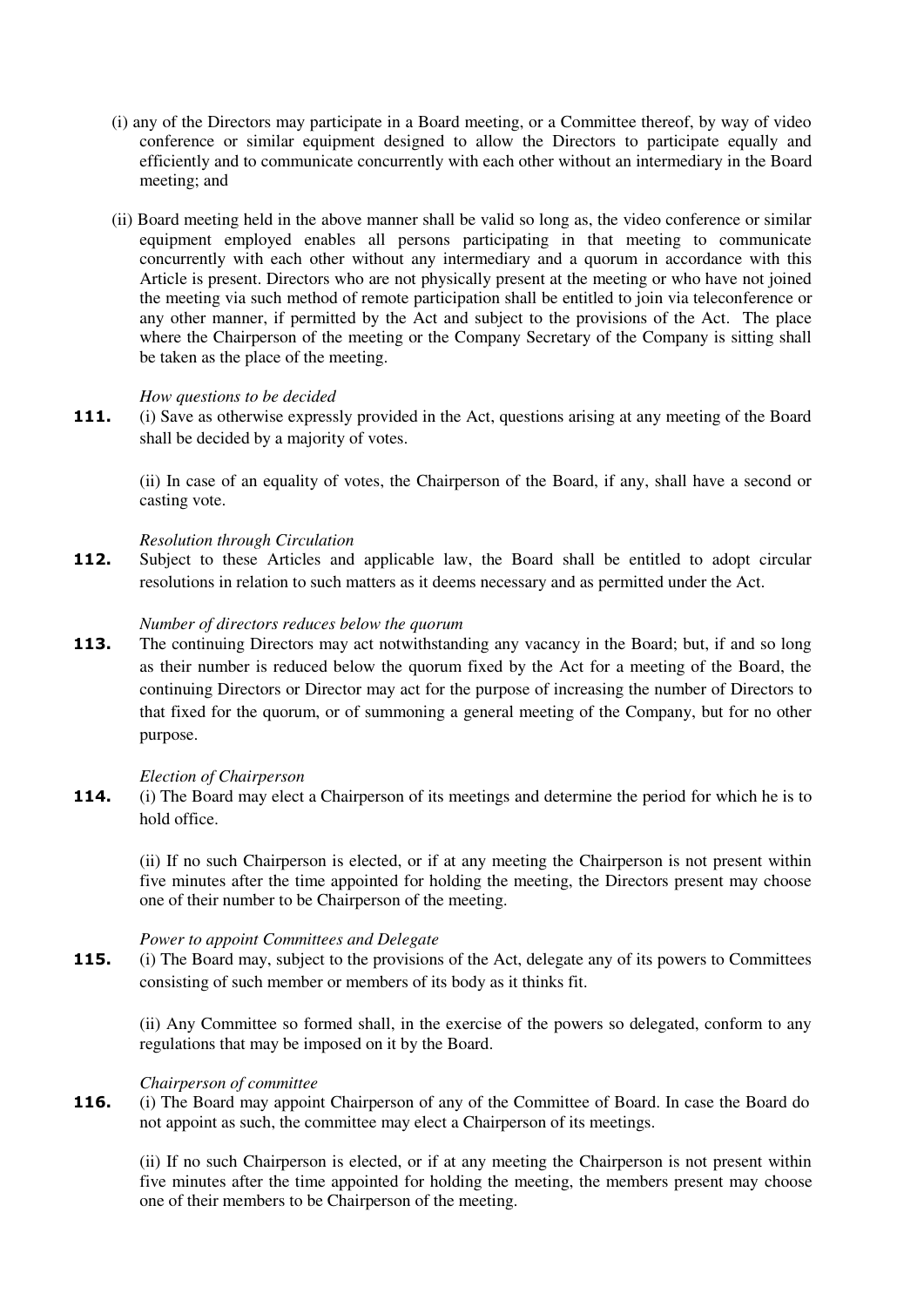*Meeting of committee* 

**117.** (i) A Committee may meet and adjourn as it thinks fit.

(ii) Questions arising at any meeting of a Committee shall be determined by a majority of votes of the members present, and in case of an equality of votes, the Chairperson shall have a second or casting vote.

## *When acts of a Director valid notwithstanding defective appointment etc*

**118.** All acts done in any meeting of the Board or of a Committee thereof or by any person acting as a Director, shall, notwithstanding that it may be afterwards discovered that there was some defect in the appointment of any one or more of such Directors or of any person acting as aforesaid, or that they or any of them were disqualified, be as valid as if every such Director or such person had been duly appointed and was qualified to be a Director.

## *Resolution without Board Meeting*

**119.** Save as otherwise expressly provided in the Act, a resolution in writing, signed by all the members of the Board or of a Committee thereof, for the time being entitled to receive notice of a meeting of the Board or Committee, shall be valid and effective as if it had been passed at a meeting of the Board or Committee, duly convened and held.

# **CHIEF EXECUTIVE OFFICER, MANAGER, COMPANY SECRETARY OR CHIEF FINANCIAL OFFICER**

#### *Power to appoint CEO, Manager, Company Secretary, CFO*  **120.** Subject to the provisions of the Act,-

(i) A chief executive officer, manager, Company Secretary or chief financial officer may be appointed by the Board for such term, at such remuneration and upon such conditions as it may thinks fit; and any chief executive officer, manager, Company Secretary or chief financial officer so appointed may be removed by means of a resolution of the Board;

(ii) A Director may be appointed as chief executive officer, manager, Company Secretary or chief financial officer.

## *Authorisation Power*

**121.** A provision of the Act or these regulations requiring or authorizing a thing to be done by or to a Director and chief executive officer, manager, Company Secretary or chief financial officer shall not be satisfied by its being done by or to the same person acting both as Director and as, or in place of, chief executive officer, manager, Company Secretary or chief financial officer.

## *Power to appoint Managing or Wholetime Director*

**122.** Subject to the provisions of the Act, the Board may, from time to time, appoint one or more Directors to be Managing or Wholetime Director or Directors of the Company with such designations as the Board may consider fir and may, from time to time (subject to the provisions of any contract between him or them and the Company) remove or dismiss him or them from office and appoint another or others in his or their place or places.

## *To what provisions he shall be subject*

**123.** (1) Subject to provisions of the Act, a Managing Director or Wholetime Director shall not, while he continues to hold that office, be liable to retirement by rotation but (subject to the provisions of any contract between him and the Company) he shall be subject to the same provisions as to resignation and removal as the other Directors, and he shall ipso facto and immediately, cease to be a Managing or wholetime Director for any reason whatsoever save that if he shall vacate office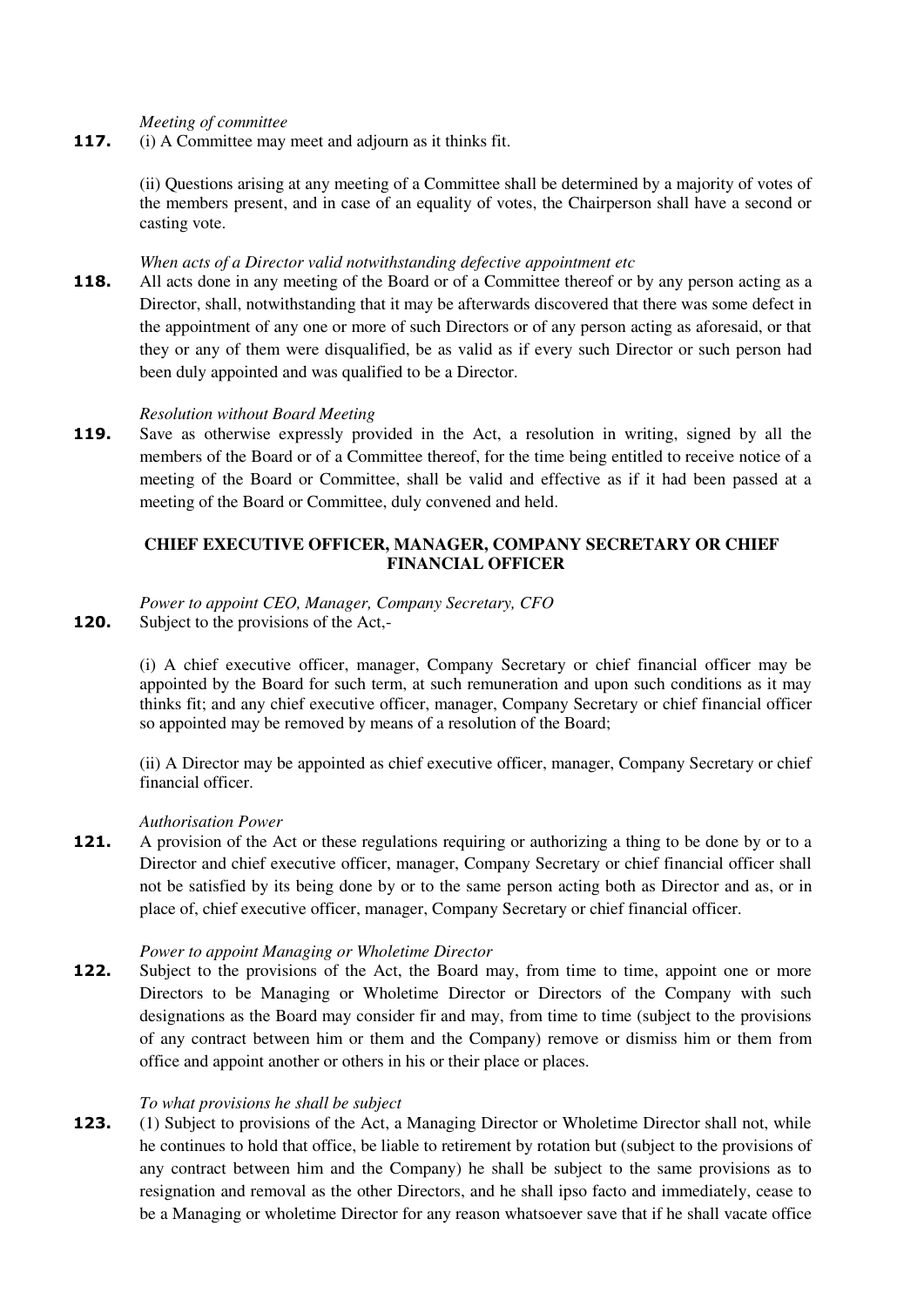whether by retirement by rotation or otherwise under the provisions of the Act at any Annual General Meeting and shall be re-appointed a Director at the same meeting he shall not, by reason only of such vacation, cease to be a Managing or Wholetime Director.

## *Seniorities of Managing and/or Wholetime Directors*

(2) If at any time the total number of Managing and /or Wholetime Directors is more than onethird of the total number of Directors, the Managing and /or Wholetime Director who shall not retire shall be determined by and in accordance with their respective seniorities. For the purpose of the Article, the seniorities of the Managing and/or Wholetime Directors shall be determined by the date of their respective appointments as Managing and /or Wholetime Directors of the Company.

### *Remuneration of Managing or Wholetime Directors*

**124.** Subject to the provisions of Sections 196, 197 and 188 and other relevant provisions of the Act, a Managing or Wholetime Director may, in addition to any remuneration payable to him as a Director of the Company under these Articles, receive such additional remuneration as may from time to time be sanctioned by the Company in general meeting.

### **REGISTERS**

## *Registers etc. maintained by Company*

**125.** The Company shall keep and maintain at its registered office the register including register of charges, register of members, register of Directors, annual return, register of loans, guarantees, security and acquisitions, register of investments not held in its own name , register of contracts and arrangements for such duration as the Board may, unless otherwise prescribed, decide, and index of members/debenture holders/other security holders and other registers(the "Register") as required to be kept and maintained under the Act, or Rules made thereunder, the Depositories Act, 1996 and other applicable laws, with the details of shares/debentures/other securities held in physical and dematerialized form in any medium as may be permitted by law including any form of electronic medium.

#### *Place of keeping registers*

**126.** In accordance to the provisions of Section 94 of the Act, the registers required to be kept and maintained by a company under [section 88](http://ebook.mca.gov.in/Actpagedisplay.aspx?PAGENAME=17471) and copies of the annual return filed under [section](http://ebook.mca.gov.in/Actpagedisplay.aspx?PAGENAME=17475)  [92](http://ebook.mca.gov.in/Actpagedisplay.aspx?PAGENAME=17475) may also be kept at any other place in India in which more than one-tenth of the total number of members entered in the register of members reside, if approved by a special resolution passed at a general meeting of the company and the Registrar has been given a copy of the proposed special resolution in advance.

Provided further that the period for which the registers, returns and records are required to be kept shall be suc[h as may be prescribed](http://ebook.mca.gov.in/Actpagedisplay.aspx?PAGENAME=18031) under the Act.

#### *Register of members under Depository Act*

**127.** The Register and index of beneficial owner maintained by a depository under Section 11 of the Depository Act, 1996 shall also be deemed to be the Register and index of members/debenture holders/other security holders for the purpose of the Companies Act, 2013 and any amendment or re-enactment thereof.

#### *Foreign Registers*

**128.** The Company may exercise the powers conferred on it by Section 88 of the Act with regard to the keeping of a foreign register; and the Board may (subject to the provisions of that section) make and vary such regulations as it may think fit respecting the keeping of any such register.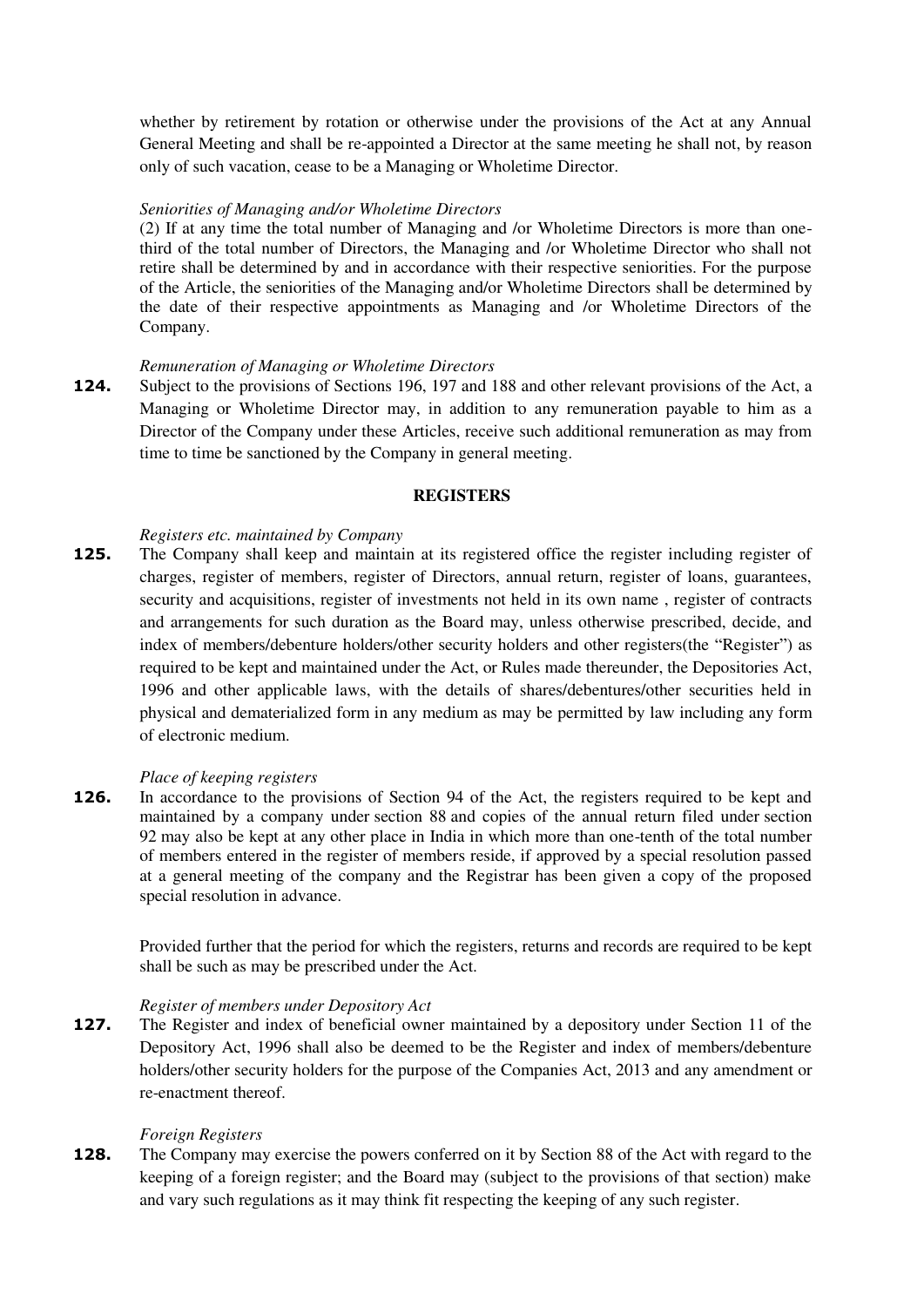*Inspection of registers etc.* 

**129.** The registers and copies of annual return shall be open for inspection during business hours on all working days, at the registered office of the Company by the persons entitled thereto on payment, where required, of such fees as may be fixed by the Board but not exceeding the limits prescribed by the Rules.

# **THE SEAL**

*Seal of the Company*  **130.** (i) The Board shall provide for the safe custody of the Seal.

> (ii) The Seal of the Company shall never be used except by the authority of a resolution of the Board or of a Committee of the Board authorised by it in that behalf, and any two Directors or one Director and the Secretary or one Director and such other person as the Board may appoint shall sign every instrument to which the seal is affixed. Provided nevertheless, that any instrument bearing the Seal of the Company and issued for valuable consideration shall be binding on the Company notwithstanding any irregularity touching the authority of the Board to issue the same.

## **DIVIDENDS AND RESERVE**

#### *Power to declare Dividend*

**131.** The Company in general meeting may declare dividends, but no dividend shall exceed the amount recommended by the Board.

#### *Interim Dividend*

**132.** Subject to the provisions of Section 123 of the Act, the Board may from time to time pay to the Members such interim dividends as appear to it to be justified by the profits of the Company.

## *Dividends payable out of profits*

**133.** (i) The Board may, before recommending any dividend, set aside out of the profits of the Company such sums as it thinks fit as a reserve or reserves which shall, at the discretion of the Board, be applicable for any purpose to which the profits of the Company may be properly applied, including provision for meeting contingencies or for equalising dividends; and pending such application, may, at the like discretion, either be employed in the business of the Company or be invested in such investments (other than shares of the Company) as the Board may, from time to time, thinks fit.

(ii) The Board may also carry forward any profits which it may consider necessary not to divide, without setting them aside as a reserve.

#### *Dividends as to Special Rights*

- **134.** (i) Subject to the rights of persons, if any, entitled to shares with special rights as to dividends, all dividends shall be declared and paid according to the amounts paid or credited as paid on the shares in respect whereof the dividend is paid, but if and so long as nothing is paid upon any of the shares in the Company, dividends may be declared and paid according to the amounts of the shares.
	- (ii) No amount paid or credited as paid on a share in advance of calls shall be treated for the purposes of this regulation as paid on the share.
	- (iii) All dividends shall be apportioned and paid proportionately to the amounts paid or credited as paid on the shares during any portion or portions of the period in respect of which the dividend is paid; but if any share is issued on terms providing that it shall rank for dividend as from a particular date such share shall rank for dividend accordingly.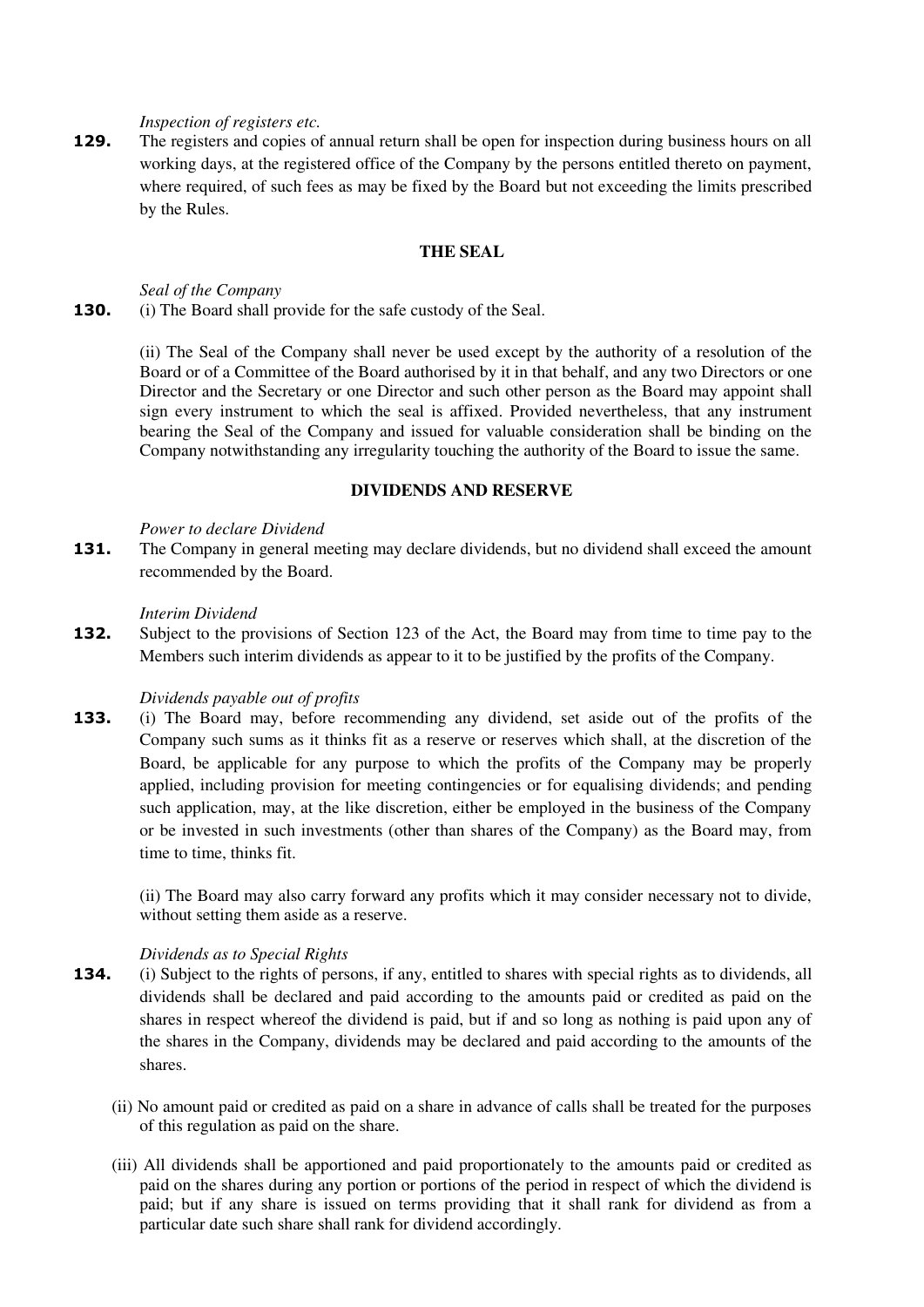### *Dividend in case of Advance calls*

**135.** Where any capital is paid in advance of calls made by the Company, any amount paid up in advance of calls on any share may carry interest but shall not in respect thereof confer a right on the member (who has paid such advance) to dividend or to participate in profits.

### *Deduction of Dividend*

**136.** The Board may deduct from any dividend payable to any Member all sums of money, if any, presently payable by him to the Company on account of calls or otherwise in relation to the shares of the Company.

### *Payment by Post*

**137.** (i) Any dividend, interest or other monies payable in cash in respect of shares may be paid by cheque or warrant sent through the post directed to the registered address of the holder or, in the case of joint holders, to the registered address of that one of the joint holders who is first named in The Register, or to such person and to such address as the holder or joint holders may in writing direct.

(ii) Every such cheque or warrant shall be made payable to the order of the person to whom it is sent.

### *Dividend to Joint Holders*

**138.** Any one of two or more joint holders of a share may give effective receipts for any dividends, bonuses or other monies payable in respect of such share.

#### *Notice of dividend*

**139.** Notice of any dividend that may have been declared shall be given to the persons entitled to share therein in the manner mentioned in the Act.

*Interest on dividend* 

**140.** No dividend shall bear interest against the Company.

## **RELATED PARTY TRANSACTIONS**

#### *Related party transactions*

- 141. Except with the consent of the Board or the Shareholders, as may be required in terms of the provisions of Section 188 of the Act and the Companies (Meetings of Board and its Powers) Rules, 2014, no Company shall enter into any contract or arrangement with a 'related party' with respect to:
	- (i) sale, purchase or supply of any goods or materials;
	- (ii) selling or otherwise disposing of, or buying, property of any kind;
	- (iii) leasing of property of any kind;
	- (iv) availing or rendering of any services;
	- (v) appointment of any agent for purchase or sale of goods, materials, services or property;
	- (vi) such related party's appointment to any office or place of profit in the Company, its subsidiary Company or associate Company; and
	- (vii) underwriting the subscription of any securities or derivatives thereof, of the Company:
	- (viii) without the consent of the Shareholders by way of an Special Resolution in accordance with Section 188 of the Act.

*Interest of member in Related party transaction*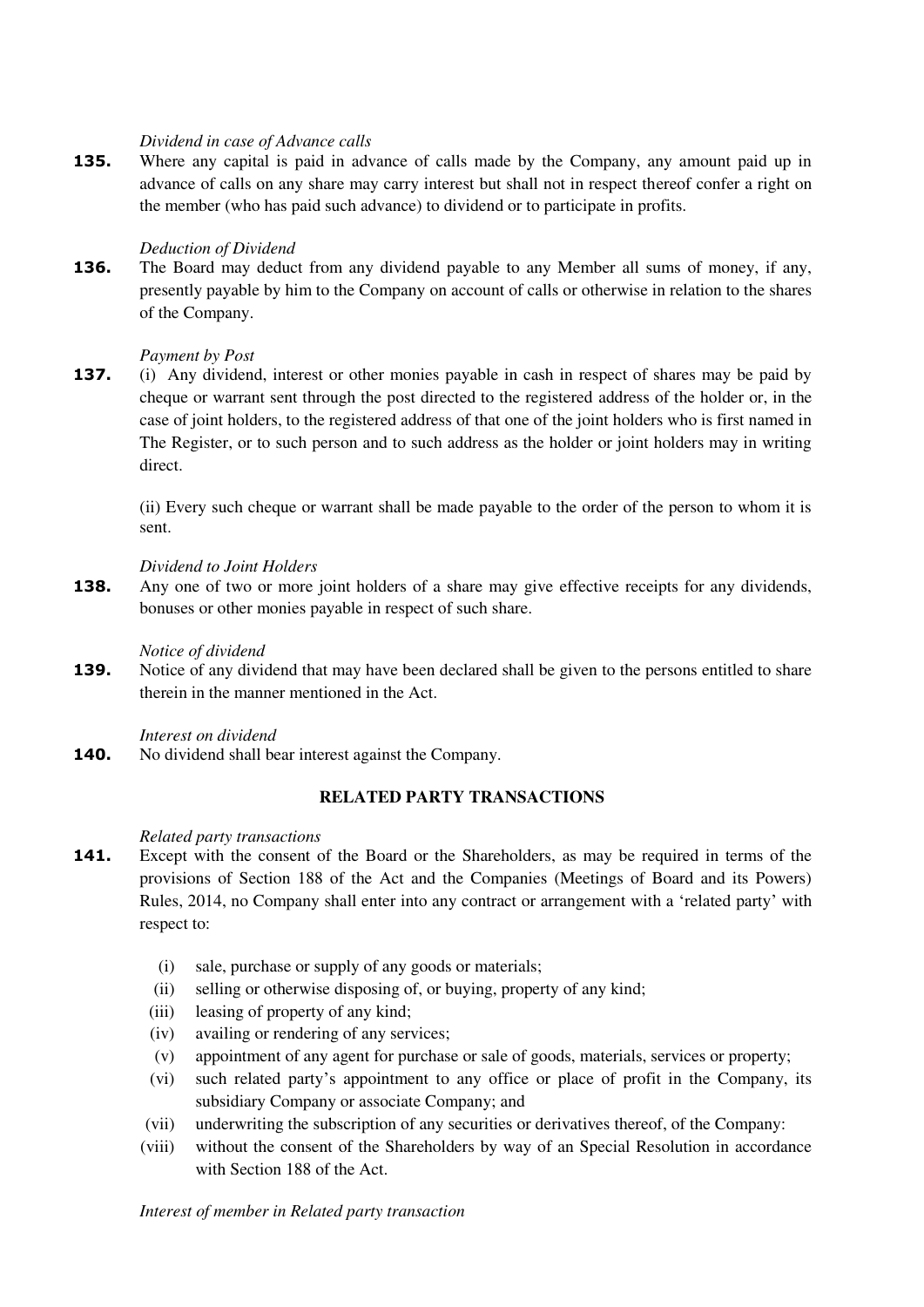**142.** No Shareholder of the Company shall vote on such Ordinary Resolution, to approve any contract or arrangement which may be entered into by the Company, if such Shareholder is a related party.

## *Valuation of Related Party Transaction*

**143.** Nothing in this Article shall apply to any transactions entered into by the Company in its ordinary course of business other than transactions which are not on an arm's length basis or to transactions entered into between the Company and its wholly owned subsidiaries whose accounts are consolidated with the Company and placed before the Shareholders at a Shareholders Meeting for approval.

## *Liability of interested Director*

**144.** The Director, so contracting or being so interested shall not be liable to the Company for any profit realised by any such contract or the fiduciary relation thereby established.

### *Omnibus approval by Audit Committee*

**145.** The audit Committee of the Board may provide for an omnibus approval for related party transactions proposed to be entered into by the Company subject to such conditions as may be prescribed by applicable law.

#### *Definitions*

- **146.** (i) The terms "office of profit" and "arm's length basis" shall have the meaning ascribed to them under Section 188 of the Act.
	- (ii) The term 'related party' shall have the same meaning as may be prescribed to it under the Act.

#### *Regulatory rules*

**147.** The compliance of the Companies (Meetings of Board and its Powers) Rules, 2014 shall be made for the aforesaid contracts and arrangements.

#### *Services on professional capacity*

**148.** Subject to the Provision of Section 188 of Act, Non-executive Director of the Company may be eligible for fees with respect to the services provided by him in the professional capacity.

## **ACCOUNTS**

## *Preparation of Book of accounts and Financial Statements*

**149.** Company shall prepare and keep at its books of accounts and other relevant books and papers and financial statement for every financial year which give a true and fair view of the state of affairs of the Company, and that of its branch offices, and explain the transactions effected both at the registered office and its branch offices and such books shall be kept on accrual basis and according to double entry system of accounting. Books of accounts may also be maintained in electronic form.

## *Place of keeping Books of Acounts*

**150.** The Books of Account shall be kept at the Registered Office or at such other place in India as the Directors think fit.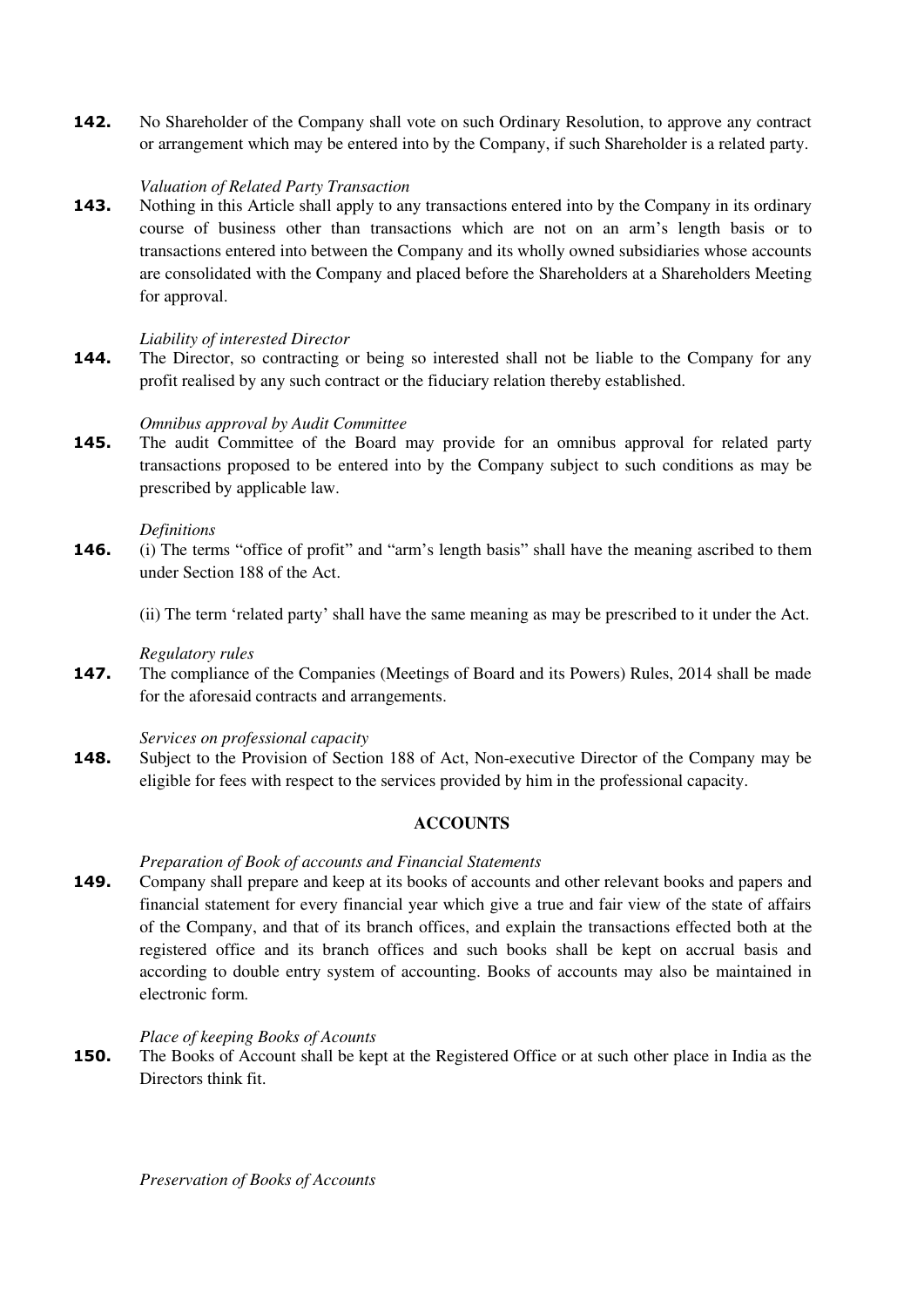**151.** The Company shall preserve in good order the books of accounts relating to a period of not less than eight years preceding the current year together with vouchers relevant to entries in such books of accounts.

## *Inspection*

**152.** The books of account and books and papers of the Company, or any of them, shall be open for the inspection by Directors in accordance with the applicable provisions of the Act and the Rules.

### *Restriction on Inspection*

**153.** No member (not being a Director) shall have any right of inspecting any books of account or books and papers or documents of the Company except as conferred by law or authorised by the Board.

## **AUDIT & AUDITORS**

### *Appointment of Auditors*

**154.** The appointment of Auditors including filing up of casual vacancies, qualifications, powers, rights, duties and remuneration of the Auditors shall be regulated by and in accordance with the Act and Rules made thereunder.

### *Accounts to be Audited Annually*

**155.** The Company shall comply with the provisions of the Act in relation to the audit of the accounts of Branch Offices of the Company.

#### *Other services by Auditor*

**156.** An auditor can render such other services to the Company as permissible under the Act subject to the approval of Board or Audit Committee.

#### *Remuneration to Auditor*

**157.** The remuneration of the auditor shall be fixed by the Company in the annual general meeting or in such manner as the Company in the annual general meeting may determine. In case of an auditor appointed by the Board his remuneration shall be fixed by the Board.

## **SERVICE OF DOCUMENTS AND NOTICE**

#### *How documents to be served*

**158.** A document may be served on the Company or an officer by sending it to the Company or officer at Office of the Company by Registered Post, or by leaving it at the Office or by such other methods as may be permitted under law.

#### *How notices to be served on members*

**159.** A document (which expression for this purpose shall be deemed to have included and include any summons, notice requisition, process order, judgment or any other document in relation to or in winding up of the Company) may be served or sent to the Company on or to any member either personally or by sending it by post to his registered address or (if he has no registered address in India) to the address, if any, within India supplied by him to the Company for the service of notice to him or by electronic email.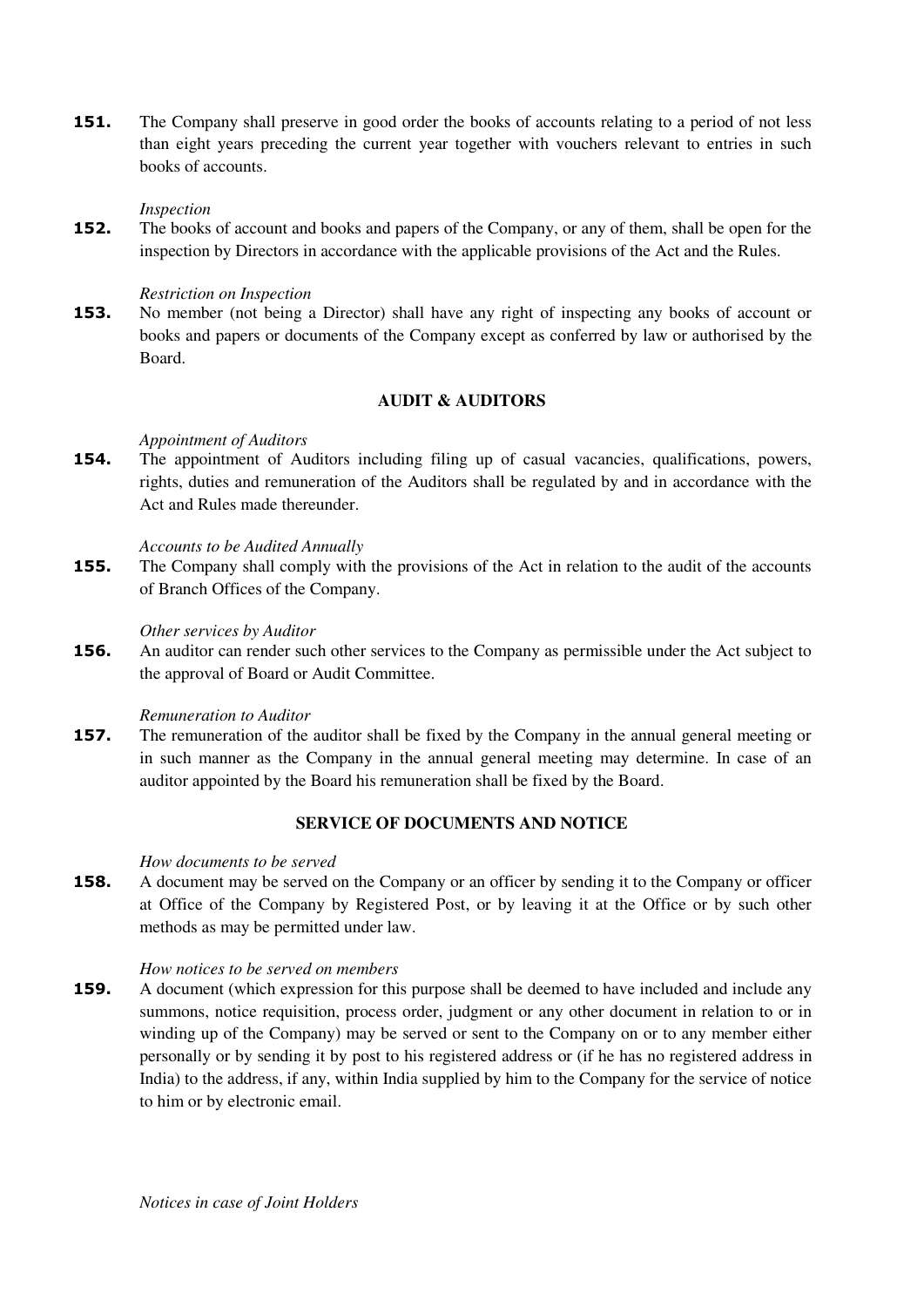**160.** All notices shall, with respect to any registered share to which persons are entitled jointly, be given to whichever of such persons is named first in the Register and the notice so given shall be sufficient notice to all the holders of such share.

## *Services by Post*

- **161.** Where a document is sent by post:
	- (i) Service thereof shall be deemed to be effected by properly addressing, paying and posting a letter containing the notice provided that where a member has intimated to the Company in advance that documents should be sent to him under a certificate of posting or by registered post without acknowledgement due and has deposited with the Company a sum sufficient to defray expenses of doing so, service of the document or notices shall not be deemed to be effected unless it is sent in the manner intimated by the member, and
	- (ii) Unless the contrary is provided, such service shall be deemed to have been effected.

### *Notice of a meeting*

**162.** In the case of a notice of a meeting, at the expiration of forty-eight hours the letter containing the notice is posted; and

## *Letter in Ordinary Course*

**163.** In any other case, at the time at which the letter would be delivered in ordinary course of post.

### *Document or notice sent by E-mail*

**164.** Where a document or notice is sent by electronic mail, the document or notice shall be deemed to have been delivered upon an electronic mail containing the document or notice being sent to the email address provided to the Company by the member.

## *Notification by members for change in address*

**165.** (i) Each registered holder of shares from time to time notify in writing to the Company such place in India to be registered as his address and such registered place of address shall for all purposes be deemed to be his place of residence.

(ii) If a member has no registered address in India, and has not supplied to the Company any address within India, for the giving of the notices to him, a document advertised in a newspaper circulating in the neighborhood of Office of the Company shall be deemed to be duly served to him on the day on which the advertisement appears.

## *Notice valid through member deceased*

**166.** A document may be served by the Company on the persons entitled to a share in consequence of the death or insolvency of a member by sending it through the post in a prepaid letter addressed to them by name or by the title or representatives of the deceased, assignees of the insolvent by any like description at the address (if any) in India supplied for the purpose by the persons claiming to be so entitled, or (until such an address has been so supplied) by serving the document in any manner in which the same might have been served as if the death or insolvency had not occurred.

#### *Fees for particular mode of delivery*

**167.** The Company charge a fee of rupees fifty for delivery of any document through a particular mode as may be requested by any of the members pursuant to the provisions of section 20(2) of the Act.

#### *Notice of General Meeting*

**168.** Subject to the provisions of the Act and these Articles, notice of general meeting shall be given: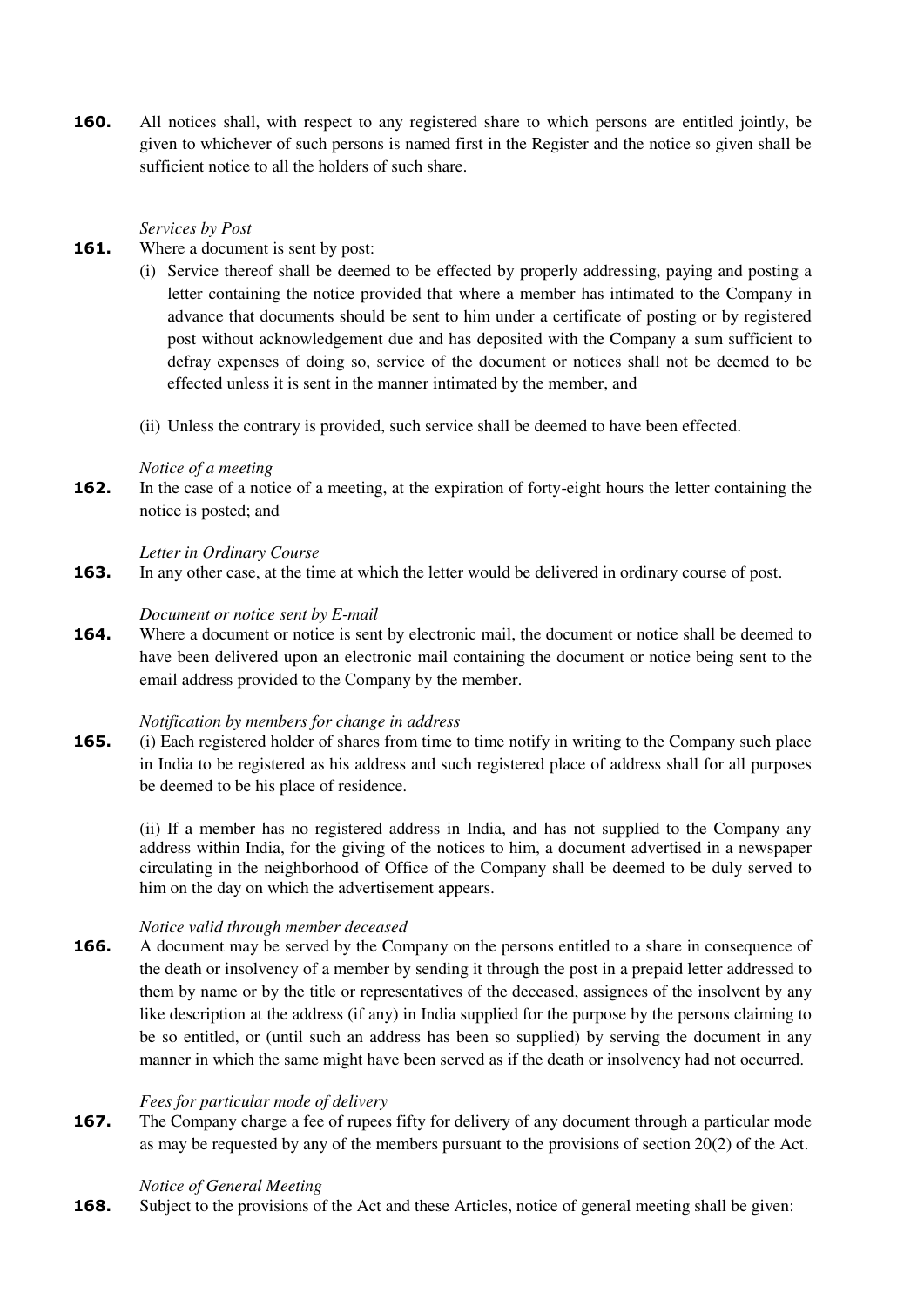- (i) To the members of the Company as provided in the article.
- (ii) To the persons entitled to a share in consequence of the death or insolvency of a member.
- (iii) To the Auditors for the time being of the Company; in the manner authorized by as in the case of any member or members of the Company.

### *Notice by Advertisement*

**169.** Subject to the provisions of the Act any document required to be served or sent by the Company on or to the members, or any of them and not expressly provided for by the articles, shall be deemed to be duly served or sent if advertised in a newspaper circulating in the District in which the Office is situated.

### *Transferee, etc bound by prior notice*

**170.** Every person, who by the operation of law, transfer or other means whatsoever, shall become entitled to any shares shall be bound by every document in respect of such share which, previously to his name and address being entered in the Register, shall have been duly served on or sent to the person from whom he derived his title to such share.

## *Authority to Sign Notice*

**171.** Any notice to be given by the Company shall be signed by the Managing Director or by such Director or Secretary (if any) or Officer as the Board may appoint or authorize. The signature to any notice to be given by the Company may be written or printed or lithographed.

### **WINDING UP**

*Winding Up* 

- **172.** Subject to the provisions of the Act
	- (i) if the Company shall be wound up, the liquidator may, with the sanction of a special resolution of the Company and any other sanction required by the Act, divide amongst the Members, in specie or kind, the whole or any part of the assets of the Company, whether they shall consist of property of the same kind or not.
	- (ii) For the purpose aforesaid, the liquidator may set such value as he deems fair upon any property to be divided as aforesaid and may determine how such division shall be carried out as between the Members or different classes of Members.
	- (iii) The liquidator may, with the like sanction, vest the whole or any part of such assets in trustees upon such trusts for the benefit of the contributories if he considers necessary, but so that no Member shall be compelled to accept any shares or other securities whereon there is any liability.

### **SECRECY**

*Secrecy* 

**173.** Subject to the provisions of law and the Act, every Director, Secretary, manager, auditor, trustee, member of a Committee, officer servant, agent accountant or other persons employed in the business of the Company shall, if so required by the Board before entering upon his duties, sign, declaration, pledging himself to observe strict secrecy respecting all transactions of the Company with its customers and the state of account with individuals and in matters relating thereto and shall by such declaration pledge himself, not to reveal any of the matters which may come to his knowledge in the discharge of his duties except when required to do so by the Directors or by any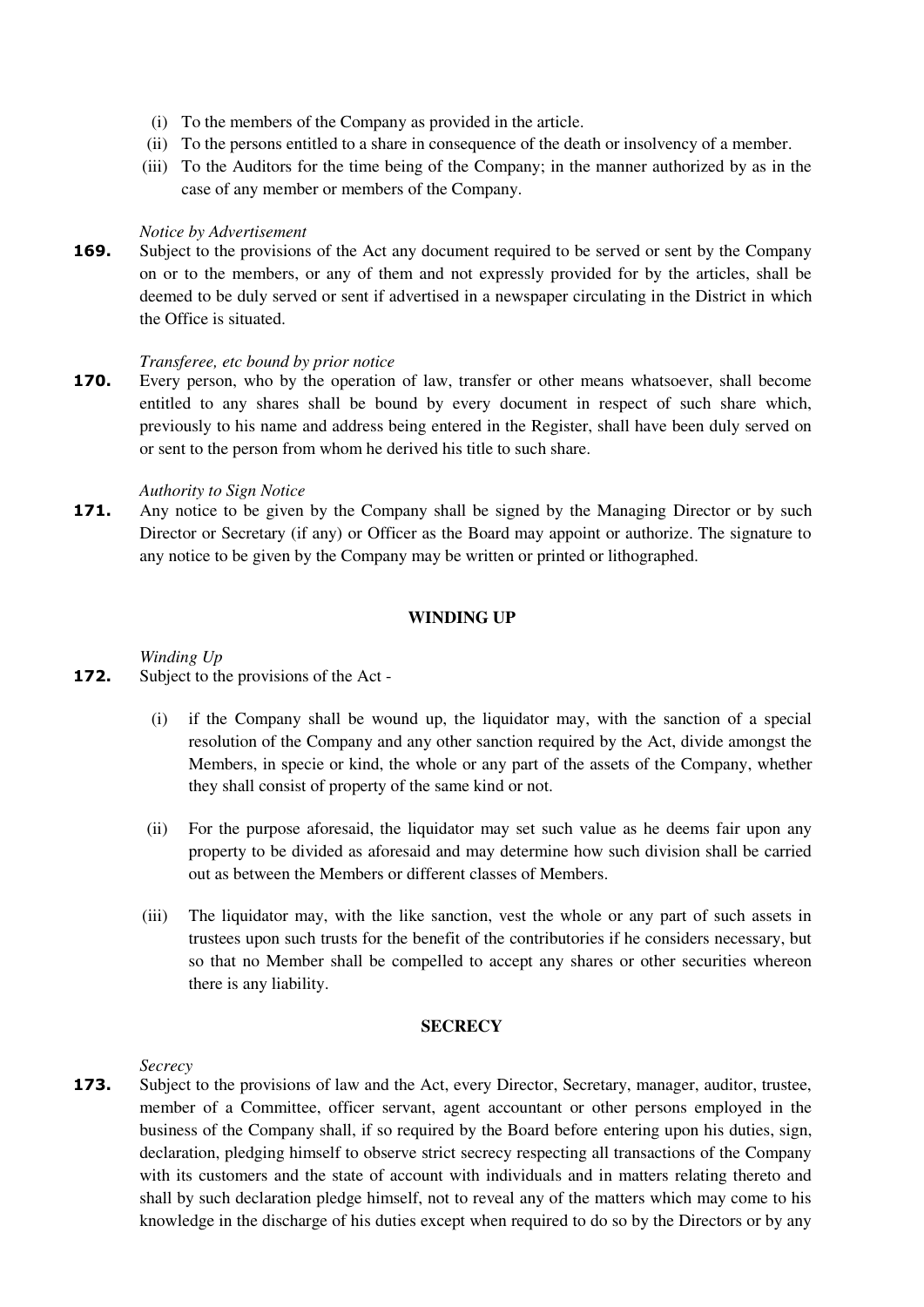court of law and except so far as may be necessary in order to comply with any of the provisions in these Articles.

## **INDEMNITY**

## *Indemnity*

**174.** (i) Subject to the provisions of the Act, every Director, Managing Director, Whole-time Director, Manager, Company Secretary and other officer or employee of the Company shall be indemnified by the Company against any liability and it shall be the duty of Directors, out of the funds of the Company, to pay all costs, losses and expenses (including travelling expense) which any such Director, manager, Company secretary and officer or employee may incur or become liable for by reason of any contract entered into or act or deed done by him in his capacity as such Director, manager, Company secretary or officer or employee or in any way in the discharge of his duties in such capacity including expenses.

(ii) Subject as aforesaid, every Director, Managing Director, Manager, Company Secretary or other officer or employee of the Company shall be indemnified against any liability incurred by him in defending any proceedings, whether civil or criminal in which judgment is given in his favour or in which he is acquitted or discharged or in connection with any application under applicable provisions of the Act in which relief is given to him by the Court.

(iii) The Company may take and maintain any insurance as the Board may think fit on behalf of its present and former Directors and key managerial personnel for indemnifying all or any of them against any liability for any acts in relation to the Company for which they may be liable but have acted honestly and reasonably.

# **GENERAL POWERS AND RESPONSIBILITY FOR THE ACT OF OTHERS**

## *Power to carry any other transaction*

**175.** Wherever in the Act, it has been provided that the Company shall have any right, privilege or authority or that the Company could carry out any transaction only if the Company is so authorized by its articles, then and in that case this Article authorizes and empowers the Company to have such rights, privileges or authorities and to carry such transactions as have been permitted by the Act, without there being any specific Article in that behalf herein provided.

# *Authority to take any action in the interest of the Company*

**176.** Board of Directors of the Company shall be authorised to take any action in the interest of Company irrespective of the fact that any specific provision in these regulations is not contained in that regard, provided such action is otherwise permitted under the Act. Such action, if permitted under the Act, shall be deemed that they are taken in pursuance of regulations made under these articles.

## *Power to waive any condition*

**177.** Members of the Company by passing necessary resolution in their meeting may waive any condition imposed under these regulations for transaction of any business by the Company or by the Board of Directors. After such waiver, the transaction shall be deemed to be carried as it was permitted and carried by exercising power and authority under these regulations.

## *Authority to sign document or proceeding*

**178.** Save as otherwise expressly provided in the Act or these Articles, a document or proceeding requiring authentication by the Company may be signed by a Director, Managing Director, the Manager, the Secretary or an authorized officer of the Company and need not be under its seal.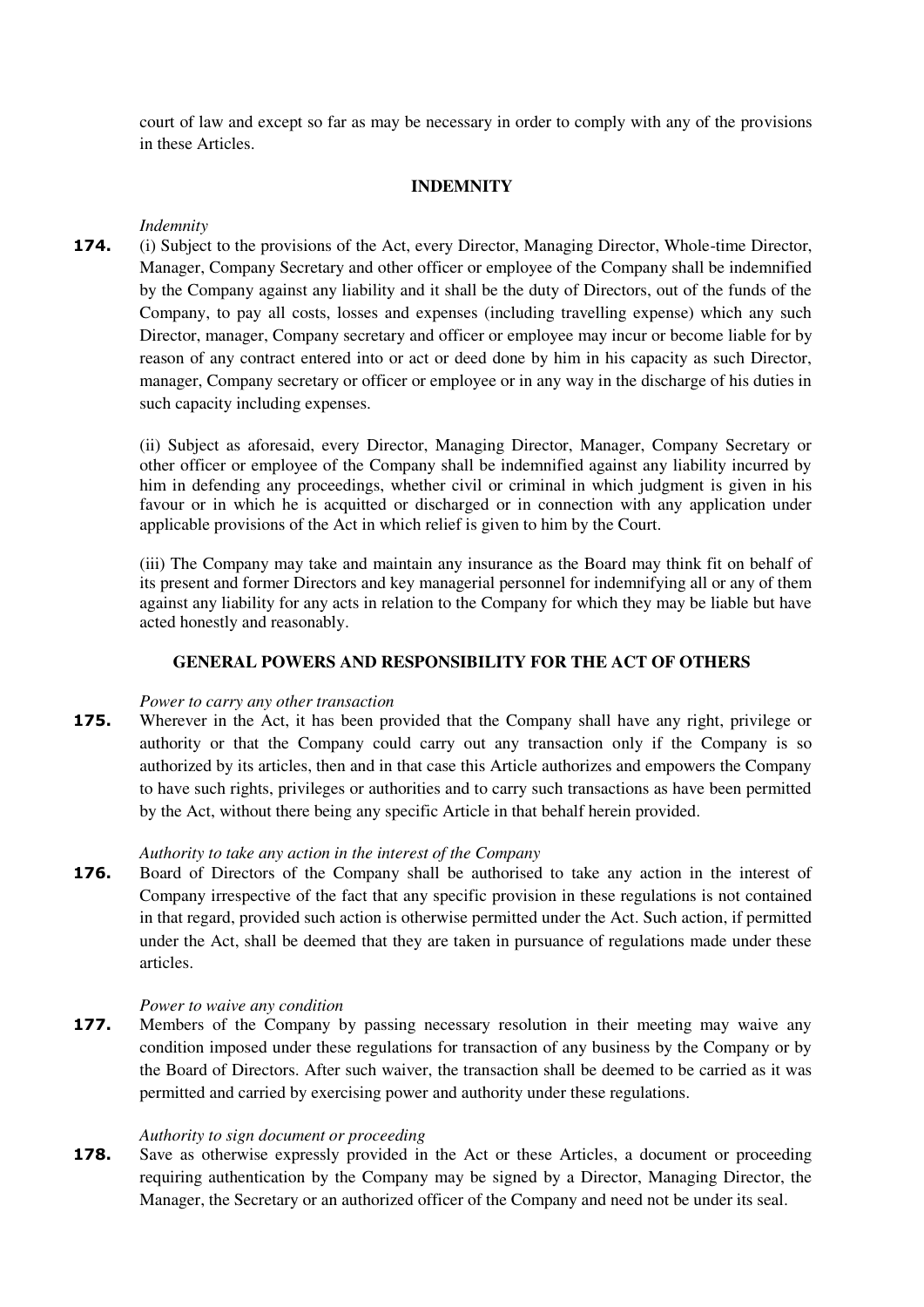#### *Liability of Director or Other Officers*

**179.** Subject to the provisions of the Act no Director or other Officer of the Company shall be liable for the acts, receipt, neglects or defaults of any other Director or Officer, or for joining in any receipt or other act for conformity or for any loss or expenses happening to the Company through insufficiency or deficiency of title to any property acquired by order of the Director for or on behalf of the Company, or for the insufficiency or deficiency of any security in or upon which any of the moneys of the Company shall be invested, or for any loss or damage arising from the bankruptcy, insolvency, or tortuous act of any person, Company or Corporation, with whom any moneys, securities or effects shall be entrusted or deposited or for any loss occasioned by any error of judgment or over sight in his part or for any other loss or damage or misfortune whatever which shall happen in the execution of the duties of his office or in relation thereto, unless the same happens through his own willful act or default.

#### *Charges born by the Company on account of act done by Director or other Officer*

**180.** Without prejudice to the generality foregoing it is hereby expressly declared that any filing fee payable or any document required to be filed with Registrar of Companies in respect of any act done or required to be done by any Director or other Officer by reason of his holding the said office, shall be paid and borne by the Company.

### **MISCELLANEOUS**

#### *Inspection by Person other than Director*

181. Subject to the provisions of these Articles and the Act no member or other person (other than a Director) shall be entitled to enter the property of the Company or to inspect or examine the Company's premises or properties of the Company without the permission of the Board or the Managing Director or to require discovery of or any information respecting any detail of the Company's trading or any matter which is or may be in the nature of a trade secret, mystery or trade, or secret process or of any matter whatsoever which may relate to the conduct of the business of the Company and which in the opinion of the Director sit will be inexpedient in the interests of the Company to communicate.

#### *Settlement of Dispute controversy or claim*

**182.** (i) If any dispute, controversy or claim between the parties arises out of or in connection with or relating to the enforcement, performance of the terms and conditions of Articles such dispute shall be referred to binding Arbitration and determined in accordance with the Arbitration & Conciliation Act, 1996 and Rules made thereunder. Any Arbitral Award shall be final and binding on the parties and the parties waive irrevocably any rights to any form or appeal, review or recourse to any stage or other judicial authority in so far as such waiver may validly be made. The venue for Arbitration shall be Kolkata and language for of proceedings shall be English.

(ii) Any dispute, controversy or claim between the parties arising out of or in connection with or relating to the enforcement, performance of the terms and conditions of Articles shall be construed in accordance with applicable Laws of India. The jurisdiction for any dispute arising under Articles of Company shall be only at Kolkata.